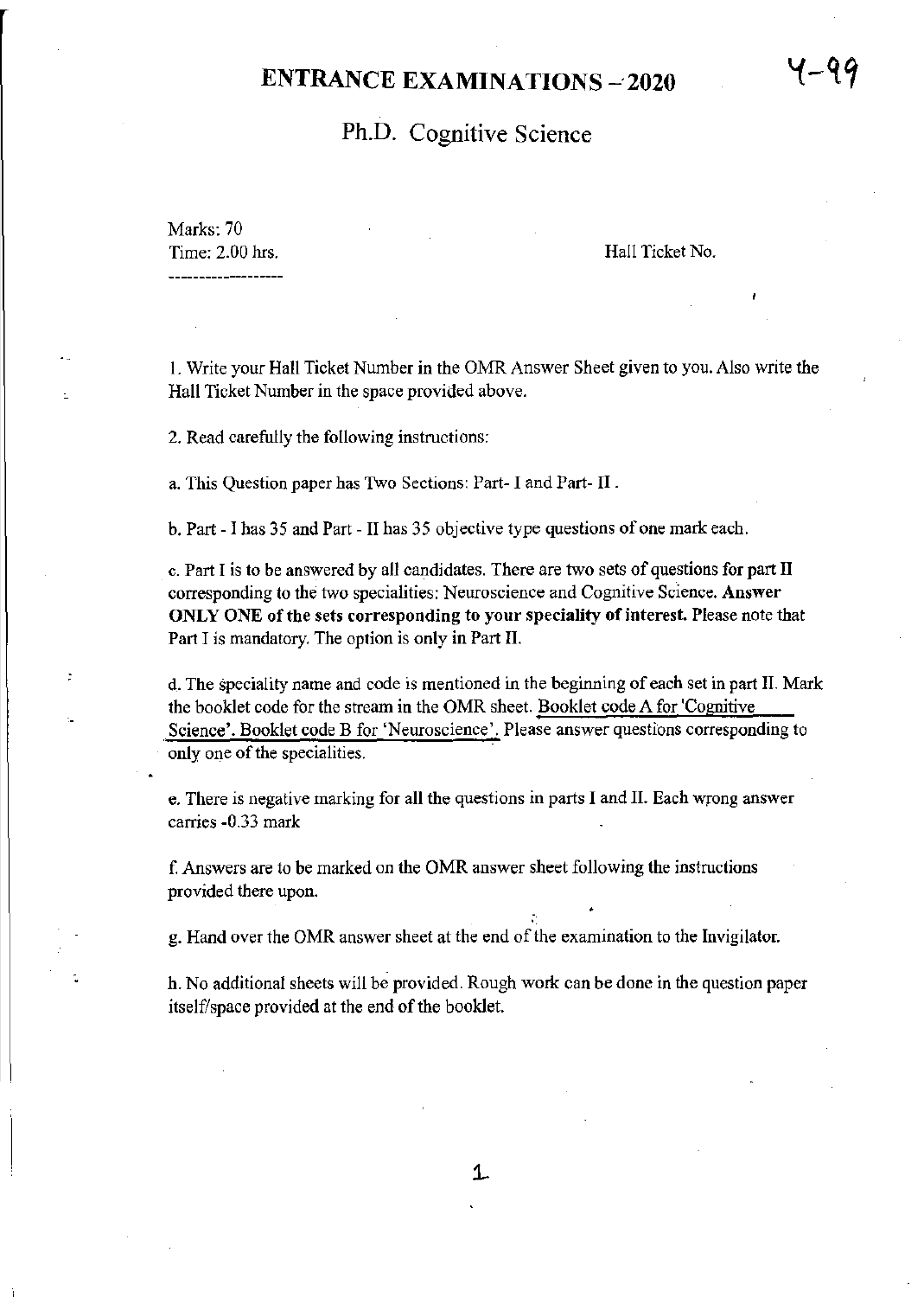#### PART-I

### **Mandatory for all candidates**

- 1. Two railway tickets from Amritsar to Bathinda and three tickets from Amritsar to Chandigarh cost Rs. 177. Three tickets from Amritsar to Bathinda and two tickets from Amritsar to Chandigarh cost Rs. 173. The fare for Bathinda from Amritsar will be Rs.
- A.25
- B. 27
- C. 30
- D.33
- 2. The average score of boys in an examination of a school is 71 and of girls is 73. The averages score of school in that examination 71.8. Find the ratio of the number of boys between number of girls appeared in the examination
- A. 1:2
- B. 2:3
- C. 3:2
- D.4:3
- 3. From a solid cylinder whose height is 2.4 em and diameter 1.4 em, a conical cavity of the same height and same diameter is hollowed out. Find the total surface area of the remain- • ing solid to the nearest em squares.  $\tilde{\mathcal{C}}_1$
- A. 18
- B. 20
- C. 22
- D.24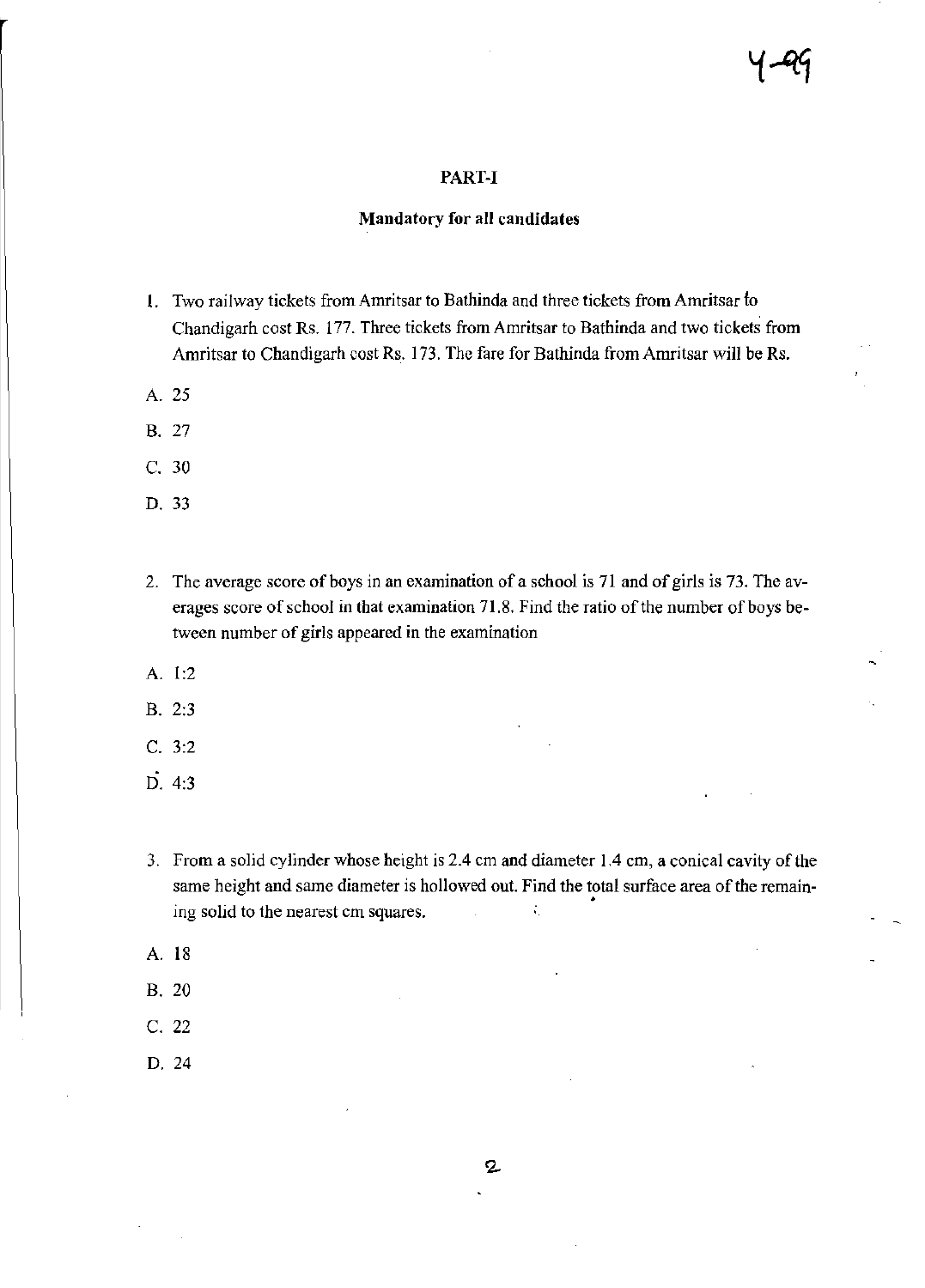- **4. The correct order** of following **steps involved in the research process is:** 
	- **1. Formulating the research problem**
	- **2. Developing the hypothesis**
	- **3. Collecting the data**
	- **4. Analysis of data**
- A. 1-2-3-4
- B. 2-3-4-1
- C. 3-4-2-1
- D. 3-2-1-4

- 2

J.

- **5. The variable which can be manipulated in the experimental research is known as**
- **A. Independent variable**
- **B. Dependent variable**
- **C. Linear variable**
- **D. Exponential variable**
- 6. In a coding language, "HYDERABAD" is coded as 'ixedszcze' then "CHENNAI" will be **coded as**

 $\ddot{\psi}_i$ 

- A. difoobj
- B. dgfmozj
- **C. zxesmwp**
- D. bidmmkj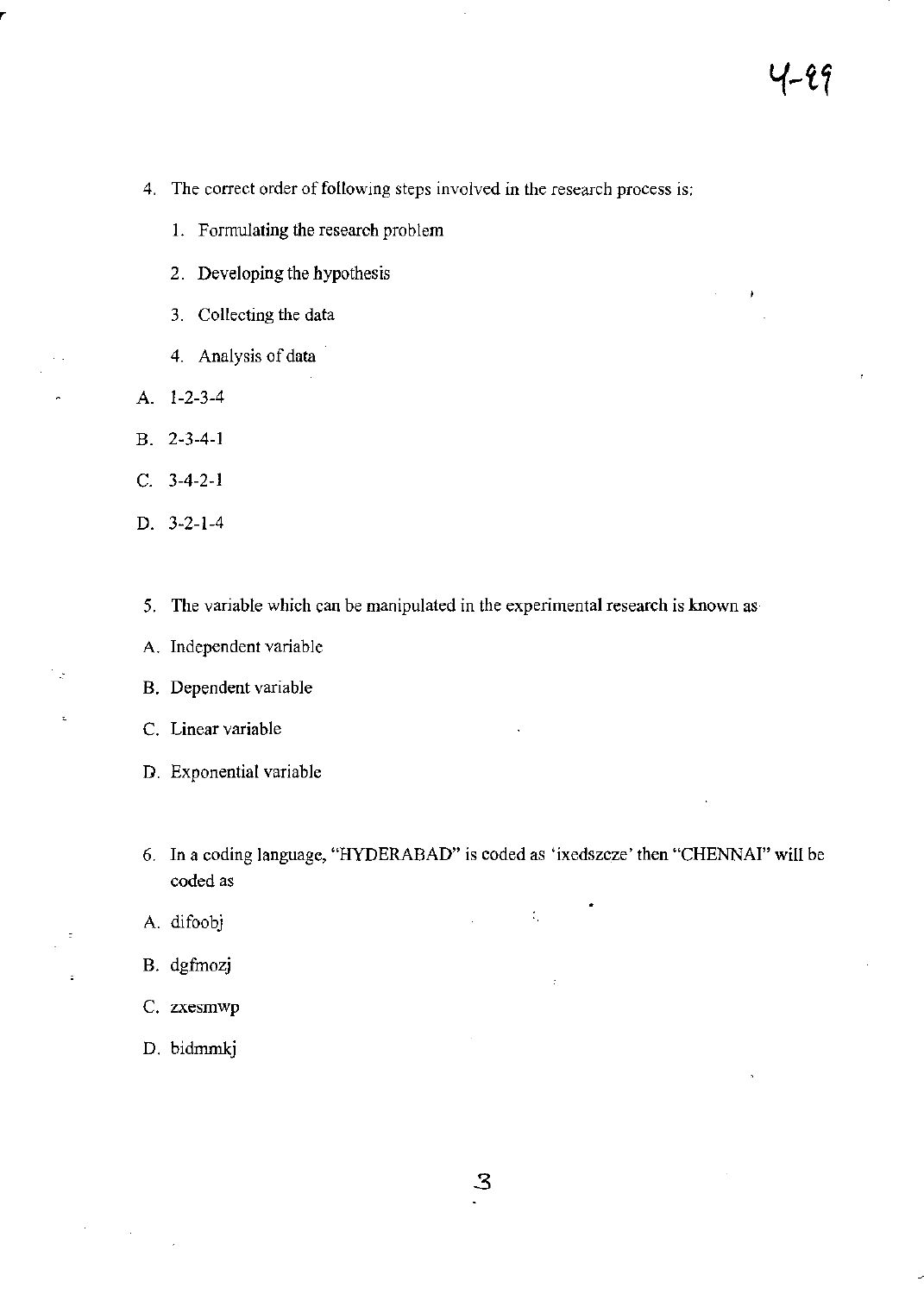7. Pick up the correct answer after reading the following statements and conclusion:

Statements:

i) All heroes are villains.

ii) All villains are zeros.

iii) Some heroes are jokers.

Conclusion:

I) Some jokers are heroes

II) Some villains are jokers

III) Some zeros are villains

A. Only I, II follow

B. All I, II, III follows

C. Only I, III follow

D. Only II, III follow

Read the following situation carefully and answer the following three questions (Ques. No. 8-10)

On a playing ground, Adam, Monica, Bob, Simon and Paul are standing as described below facing the North.

÷,

(i) Monica is 40 metres to the right of Simon.

(ii) Adam is 60 metres to the south of Monica.

(iii) Bob is 25 metres to the west of Simon.

(iv) Paul is 90 metres to the north of Adam.

8. Who is to the north-cast of the person who is to the left of Monica?

A. Bob

B. Simon

C. Adam

D. Paul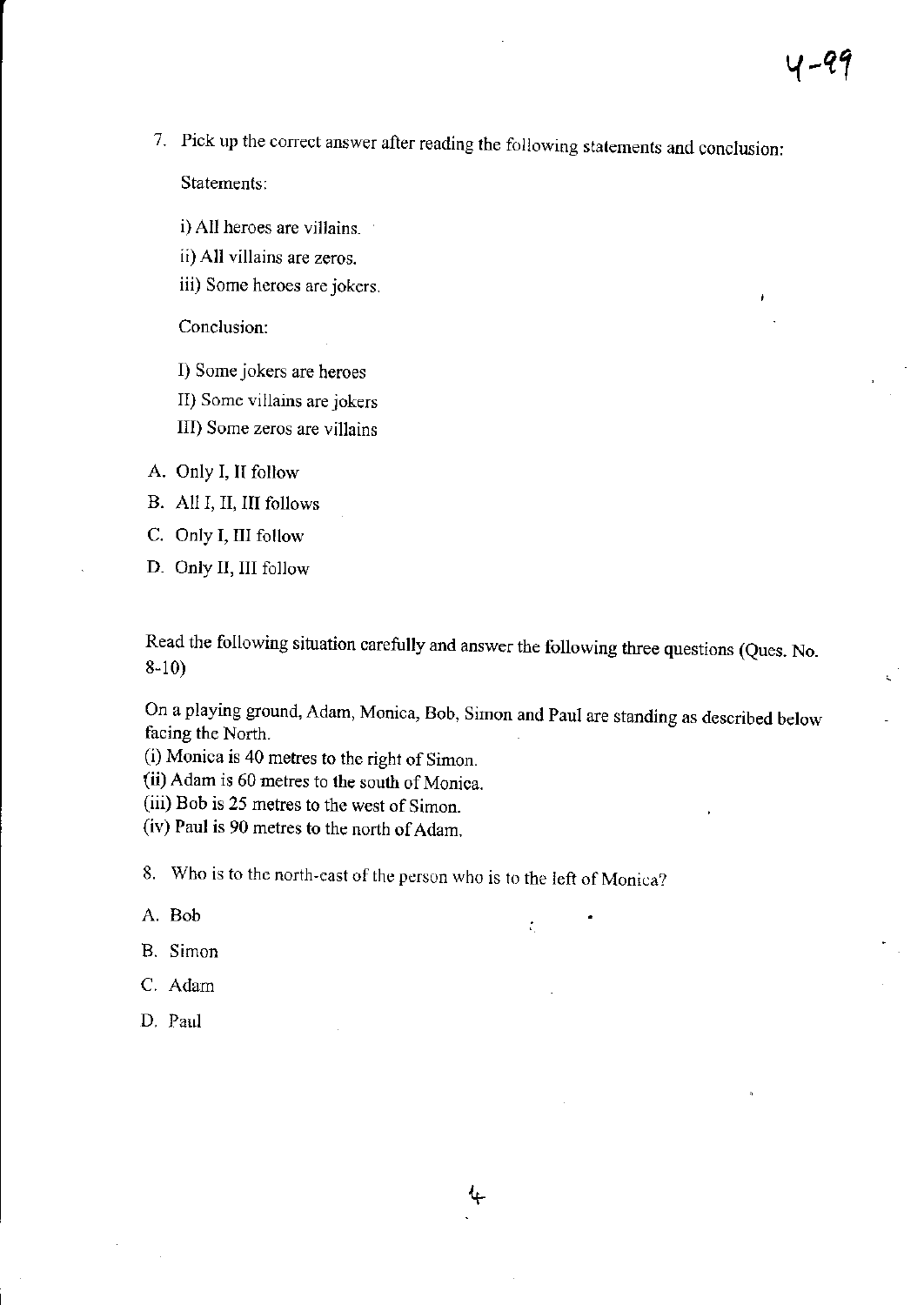- 9. If a boy walks from Bob, meets Simon followed by Monica, Adam and then Paul, how many metres has he walked if he has travelled the straight distance all through?
- A. 215 metres
- B. 185 metres
- C. 155 metres
- D. 245 metres

10. Who is to the south of the person who is to the north-east of Simon?

- A. Adam
- B. Bob
- C. Both Bob and Monica
- D. Both Adam and Monica
- 11. Arrange to make a meaningful sentence in English:

P\_a preliminary record of your ideas,

Q of the reader's needs in understanding your idea ideas.

R and will allow you to remind yourself at every turn

S such an account will give you

Such an account will give you a preliminary record of your ideas. and will allow you to remind yourself at every turn of the reader's needs in understanding your idea.

 $\mathcal{L}_{\mathcal{L}}$ 

*5* 

A. QRPS

٠.

- B. QPSR
- c. RQSP
- D. SPRQ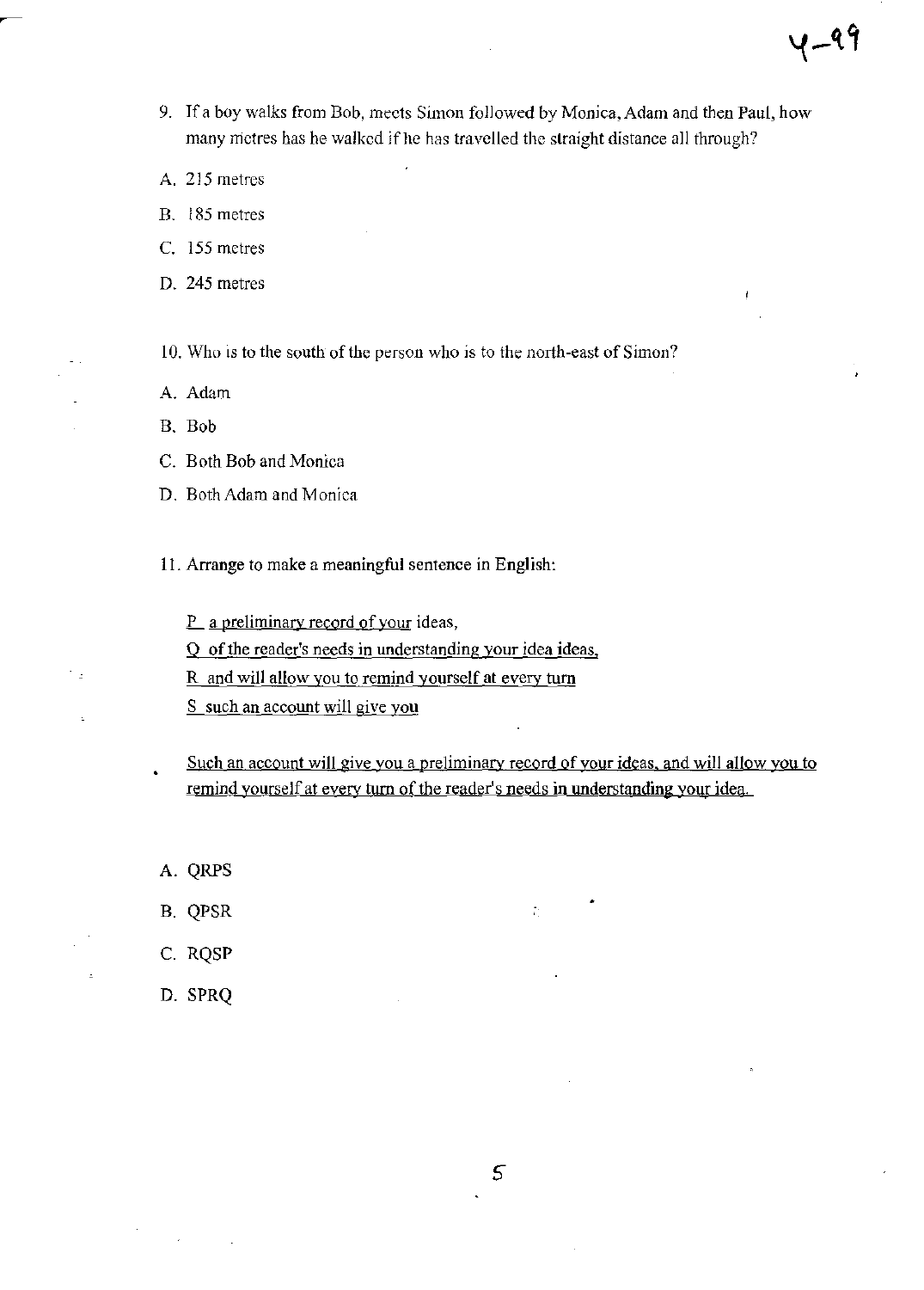12. Choose the most appropriate pair to fill in the blanks in the same order

If you think \_\_\_\_ is predetermined by talent; it becomes a \_\_\_ of something you can't change.

- A. versatility, result
- B. confidence, master
- c. goal, beauty
- D. success, product
- 13. Which of the options can be inferred from the passage below?

It is a large pool, although not quite Olympic size. To swim a mile you must complete eighty-two lengths, which, in its very tedium, often feels as much a mental exercise as a physical one. The water is kept unusually warm, to please the majority of people who patronize the health center, the kind who come not so much to swim as to lounge poolside or rest their bodies in the sauna. Fatou has swum here five or six times now, and she is often the youngest person in the pool by several decades.

- A. Mental exercise is same as physical exercise and Fatou is very young
- B. Majority of the people come to the health center primarily to swim and Fatou is one of them.
- C. Majority of the people are much older than Fatou and sauna is quite poplar in the health center.
- D. The pool is as large as the Olympic size and the water is kept warmer than most pools.
- 14. An ant running at 9 meters per hour along a branch is 0.240 meters ahead of the head of a 0.120 meters long millipede running at 45 meters per hour in the same direction. In how much time will the millipede's tail end pass the ant?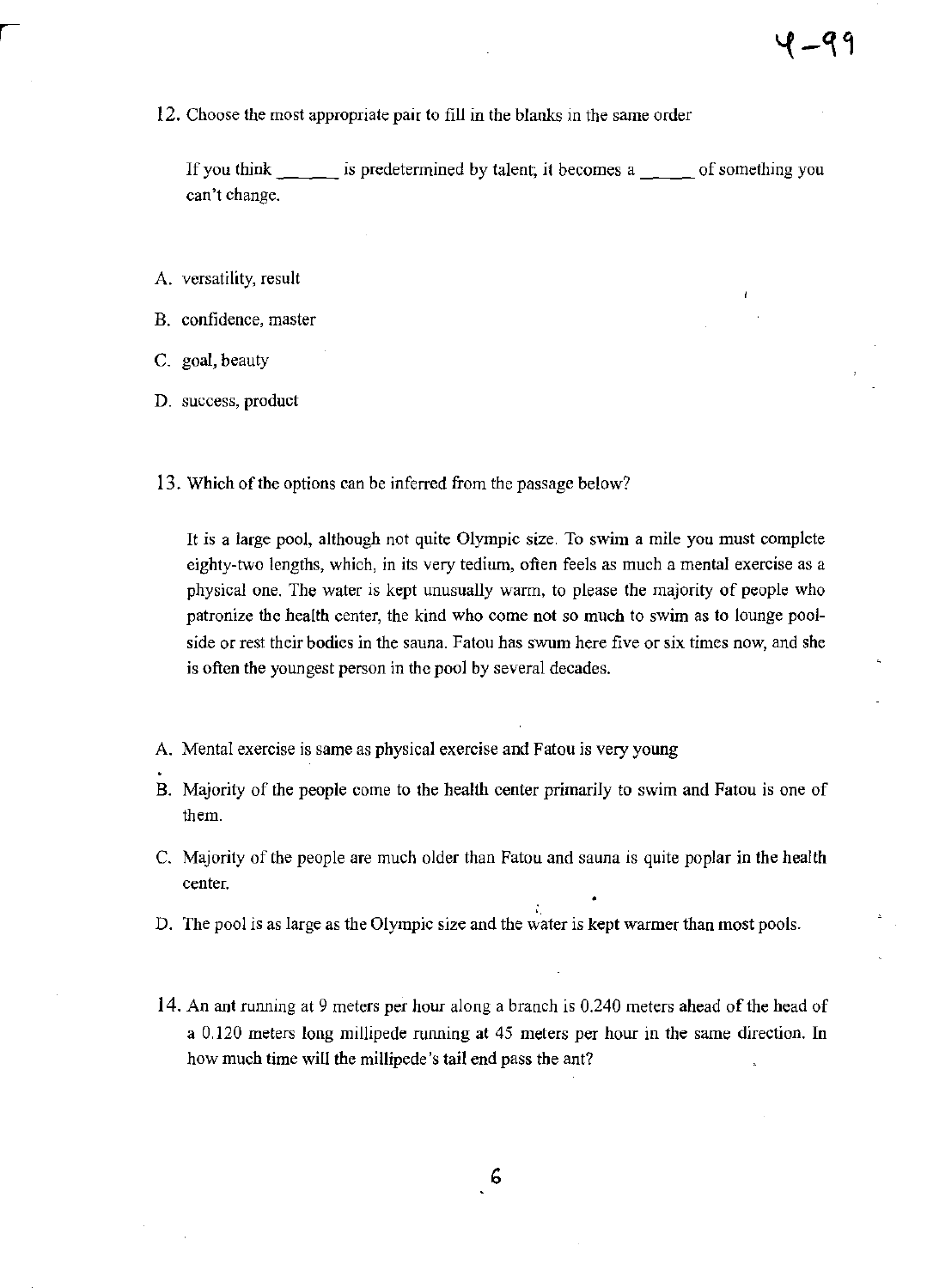$\mathbf{r}$ 

A. 36sec B. 72sec C. 3.6sec

D. 18sec

15. The point/points where the following two functions intersect.

 $y=x^2+4$  $y=4x$ 

A. ·2.2

B. ·4.1

c. 2

D. ·2

16. If each side of a rectangle is increased by 10% what is he percentage increase in the area of that rectangle?

A. 11%

B. 21%

C, 22%

D. 12%

17. If two fair dice are thrown, what is the probability of the sum of the numbers that turn up to be anything other than 97

 $\mathbf{r}$ 

 $\sim 1$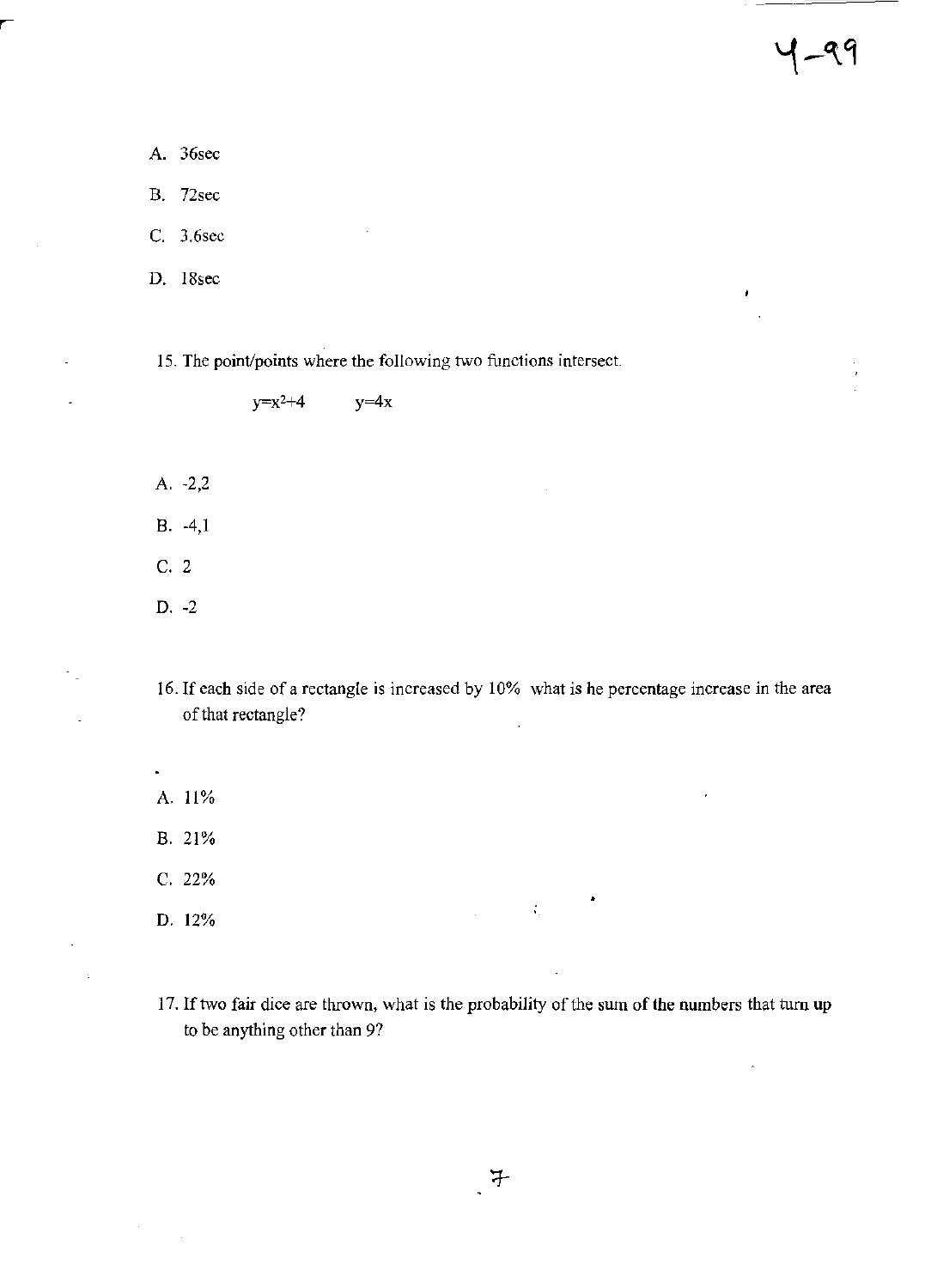$4 - 99$ 

 $\pmb{\epsilon}$ 

- A. 1/9
- B. 8/9
- c. 17/18
- D. 1118

18. Find x

 $\hat{\mathcal{A}}$ 

|   | 27 | 8 |
|---|----|---|
| 2 |    | 3 |
| 5 | 30 | X |

A. 7

 $\sim$   $\sim$ 

- lil. 9
- c. II
- D. 8

**19. drivel: sensibleness is like** 

A. **current: recent** 

**B. clear: mild** 

 $\bar{z}$ 

 $\bar{z}$ 

l,

•

 $\sim 30$ 

 $\frac{1}{2}$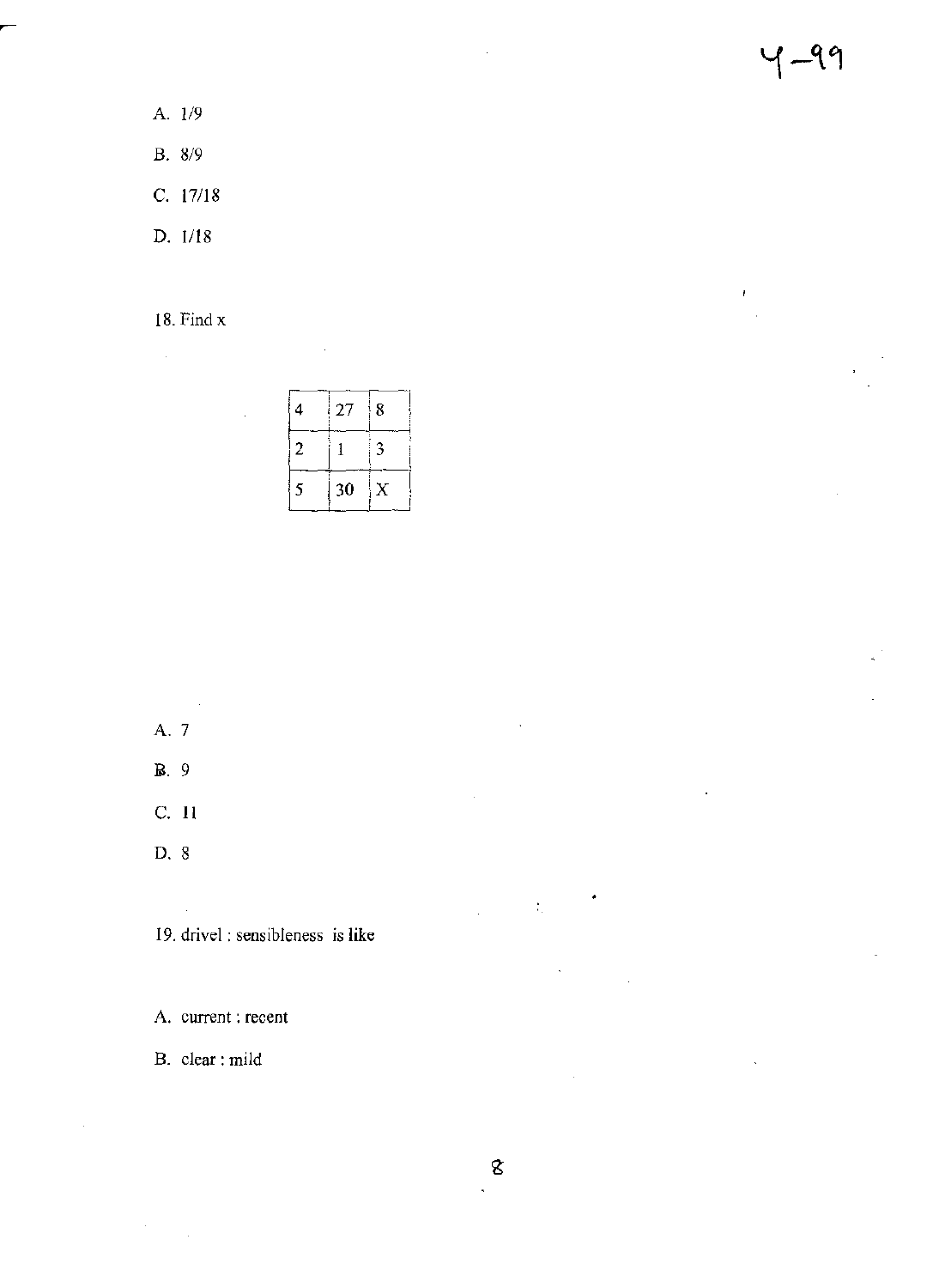- **C. angry: irritating**
- **D. graceless :august**
- **20. Which of the plugs P, Q, ·R or S shown with view looking dovm on the pins will fit the socket?**



21. 14th December 2004 is Monday. 25th November 2005 comes on which day?

- A. Sunday
- B. Tuesday
- C. Friday

D. Thursday

 $\mathcal{L}^{\mathcal{A}}$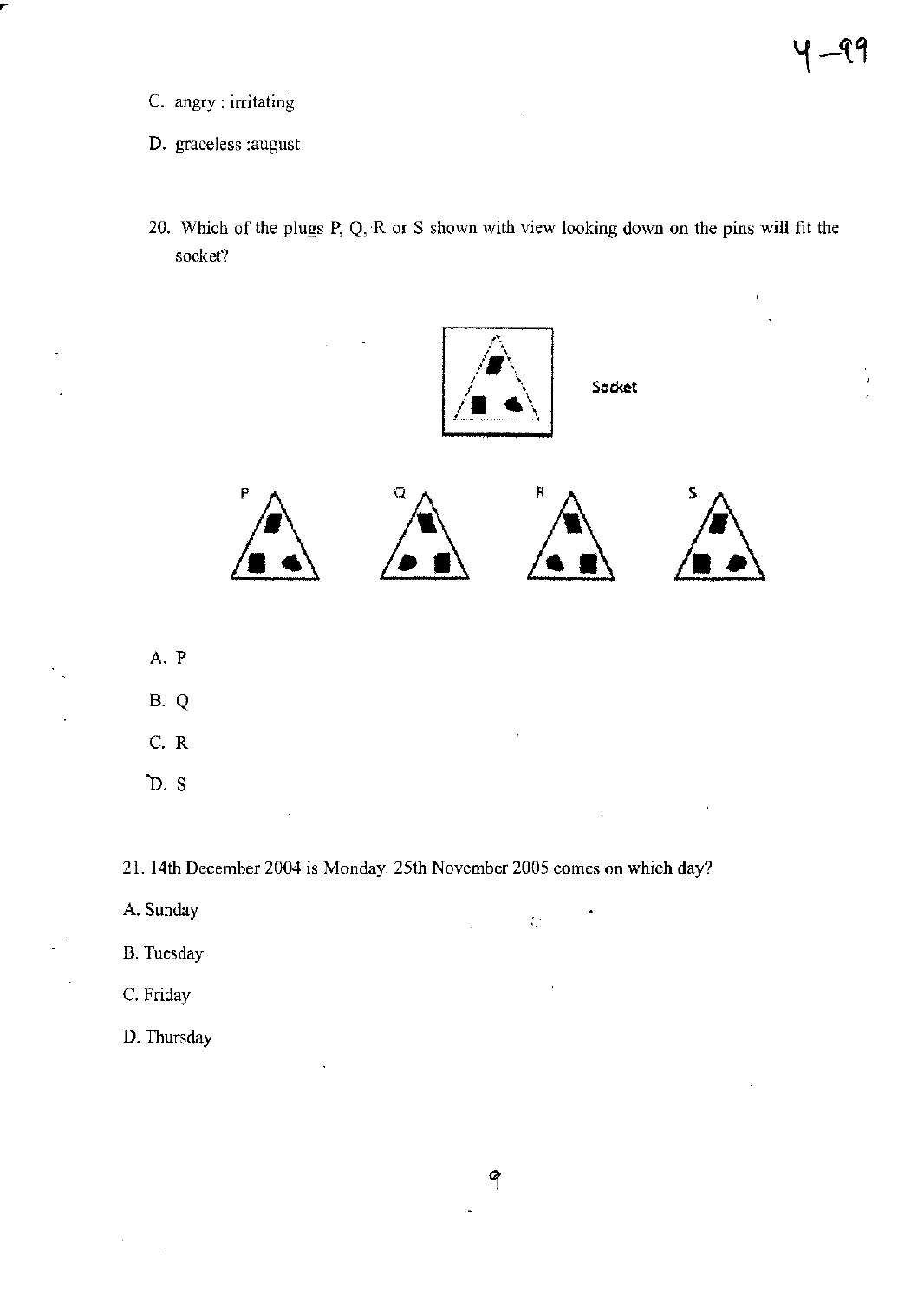ł

22. Find the word that best describes the relation as the first pair of words Safe: Secure :: Protect

: ?

- A.Lock
- B.Guard
- C. Sure
- D. Conserve

23. Find the word that best describes the relation as the first pair of words Melt: Liquid:: Freeze

- : ?
- A. Solid
- B. Ice
- C. Condense
- D. Push

24. What is next in the series ZCF, YBE, XAD, WZC, \_

- A. VUY
- B.VYB
- C.VYU
- D.YUV

25. What is next in the series SCD, TEF, UGH, WKL

- A.lIT
- B.CMN
- C. VlJ
- D. UJI

26. Pointing to a man in the photograph a woman said, "He is the son of my paternal grandmother's only son". How is the man related to the woman?

•

 $\mathcal{L}_\mathrm{c}$ 

A. Brother-in-law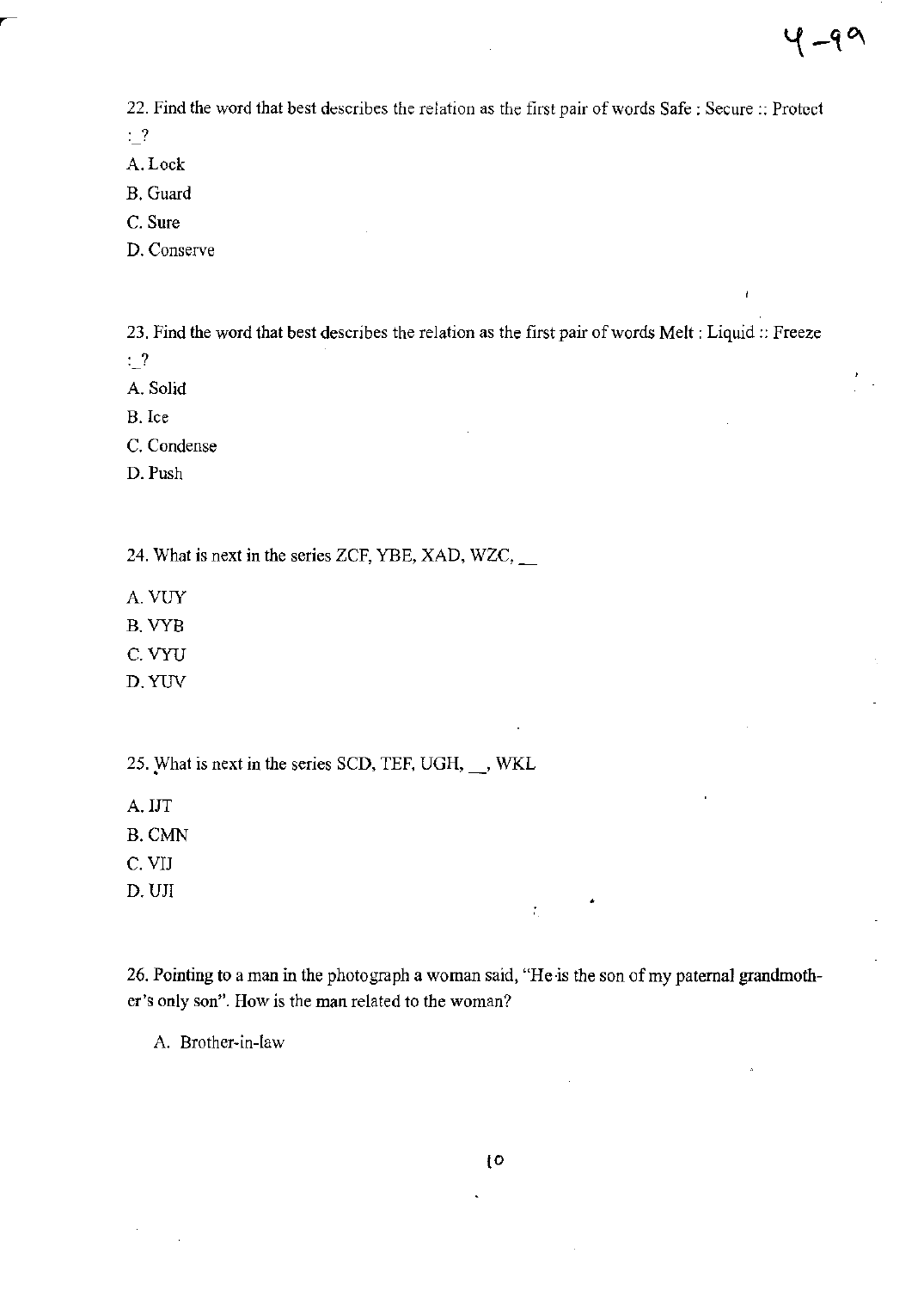B. Son

C. Father

D. Brother

27. If 'Quo Lie Reer' means 'Boy is handsome'; 2. 'Lai Quo Mea' means 'Sunaina is cute'; 3. 'Ruo Sel Mea' means 'All are cute'; 4. 'Si Hai Lie' means 'Dog was handsome'; then which of the following words stands for 'Boy'?

A. Quo

B. Lie

C. Heer

D. Lai

28. Bhairav walked 30 ft towards North, then took a left turn and walked 15 ft. He again took a left turn and walked 30 ft. How far and in which direction is Bhairav from the starting point?

A. 15 ft to the West

B. 45 ft to the South

C. 30 ft to the East

O. 15 ft to the North

29. In a certain code, 15789 is written as XTZAL and 2346 is written as NPSU. How is 23549 written in that code?

÷,

A.NPTUL

B. PNTSL

C.NPTSL

D.NBTSL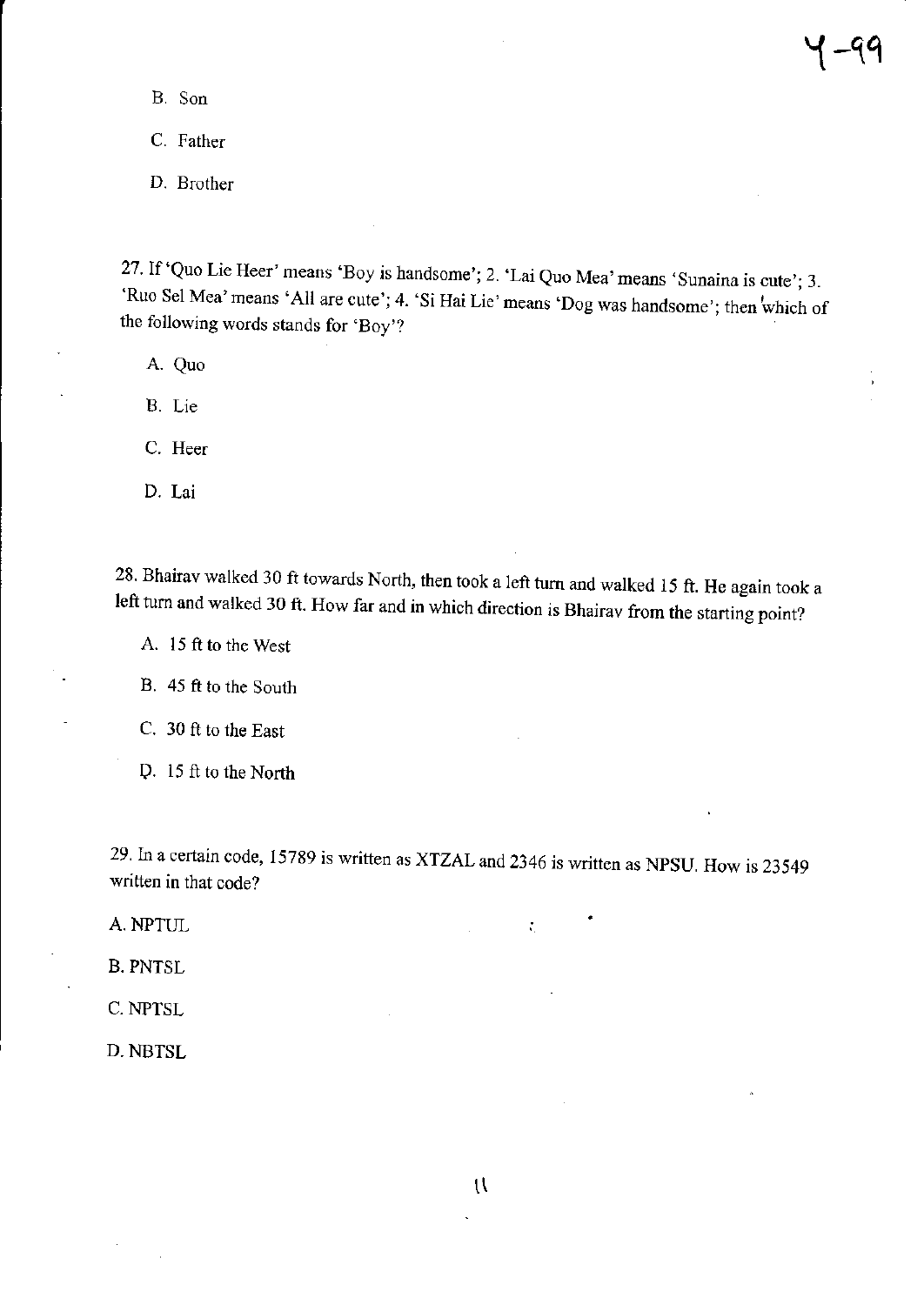30. Choose the option closest in meaning to the given word.

 $Cryptic -$ 

A. Obscure

B. Written

C. Copied

D. Dead

31. All of the following are potential possible values of the correlation coefficient EXCEPT for

A.O

B. -1.6

C. -0.78

D. 0.35

32. What is a Type II error in statistical analysis?

A. Failure to reject a null hypothesis when it is false·

B. Rejecting a true null hypothesis

C. Accepting a null hypothesis

D. Rejecting a null hypothesis

33. What is the difference between the highest and lowest scores **in** a data distribution called?

÷.

A. Mode

B. Skewness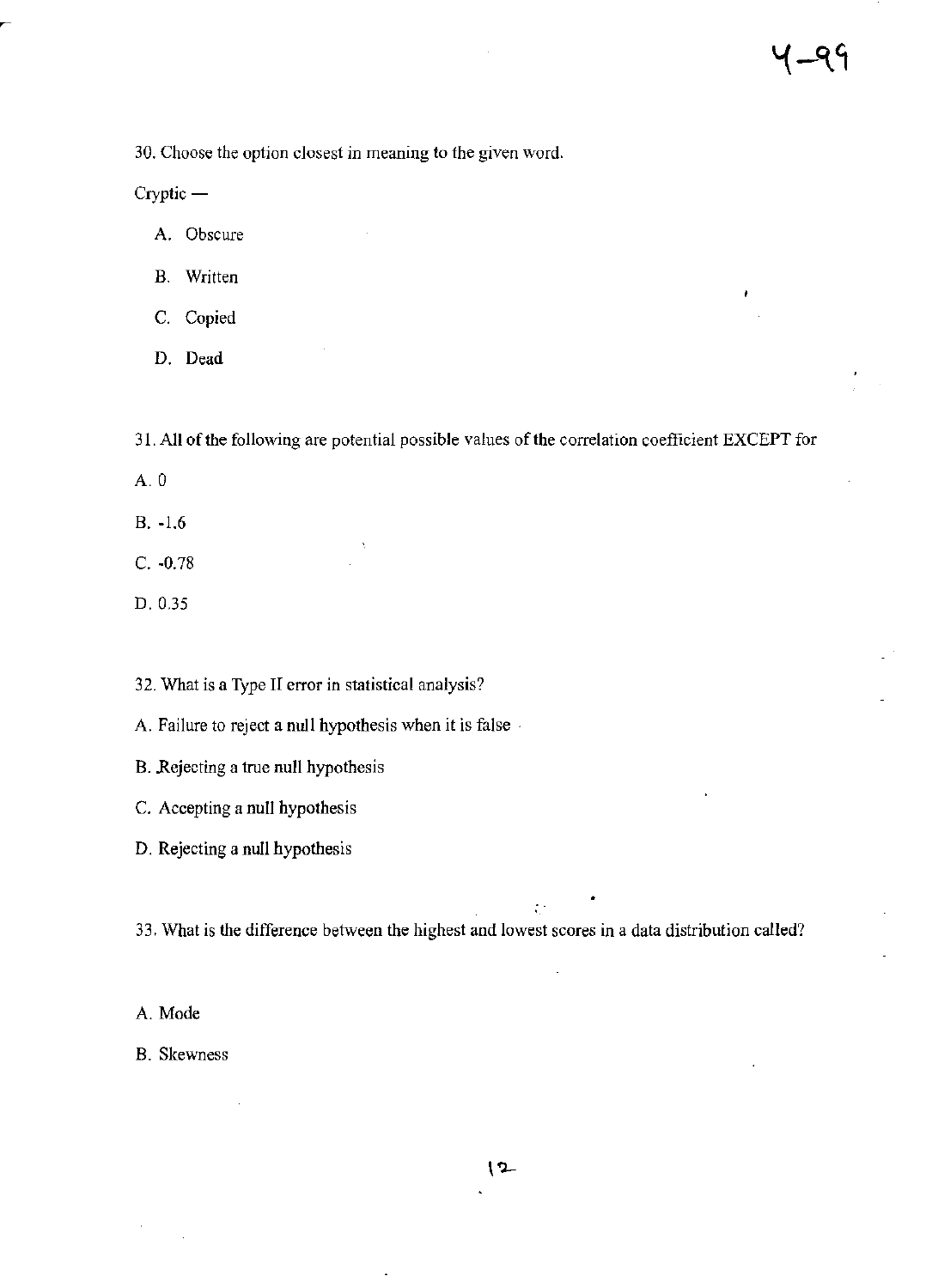C. Quartile

D. Range

34. In a discrimination task, participants are asked to press A on seeing a circle and L on seeing a square. In order to ensure the response mapping doesn't confound the results, half of the participants are given opposite instructions: press A for square and L for circle. What is this method called?

A. Random sampling

B. Randomisation

c. Counter-balancing

D. Double-blinding

35. Which of the following tests would you perfonn to examine if the accuracy in a test is better than chance level (50%)?

A. Paired t-test

B. One sample t-test

c. Independent sample t-test

D. None of the above

#### PART - II

#### • Speciality: Cognitive Science (Mark the Booklet code A in OMR sheet)

### PLEASE ANSWER THIS SECTION ONLY IF YOU WISH TO APPLY FOR

## PHD COGNITIVE SCIENCE SPECIALISATION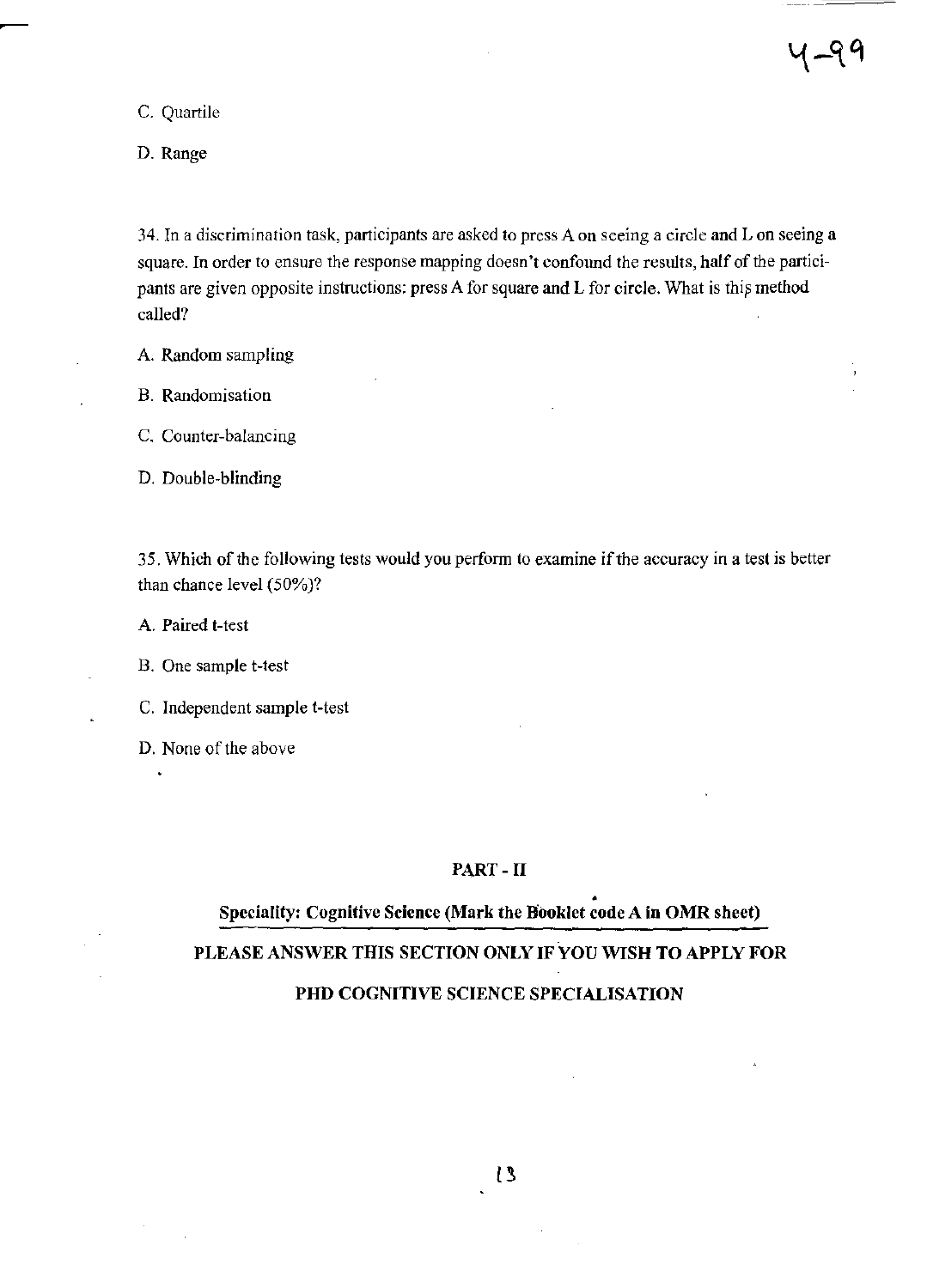- 36. A study looking at correlation between second language (L2) proficiency and executive control as measured through stroop effect finds a negative correlation of -0.9. What does this indicate?
- A. As L2 proficiency increases, stroop effect decreases, executive control ability decreases
- B. As L2 proficiency increases, stroop effect decreases, executive control ability increases
- C. As L2 proficiency increases, stroop effect increases, executive control ability increases
- D. As L2 proficiency increases, stroop effect increases, executive control ability decreases
- 37.Which philosopher of mind first proposed 'anomalous monism'?
- A. Thomas Nagel
- B. Herbert Feigl
- C. Donald Davidson
- D. JJ Smart
- 38.Folk, Remington and Johnson (1992) pioneered a paradigm called the contingent capture paradigm - to examine top-down control on attention orienting. What type of targets were used in this task?
- A. Shape and Number targets
- B. Onset and shape targets
- C. Only Colour targets
- D. Onset and Colour targets
- 39.Green and Abutalebi (2013) proposed the adaptive control hypothesis which is about:
- A. Bilingualism, context and control
- B. Emotion, executive control and psychological disorders
- C. Twins adopted by different set of parents

4-99

•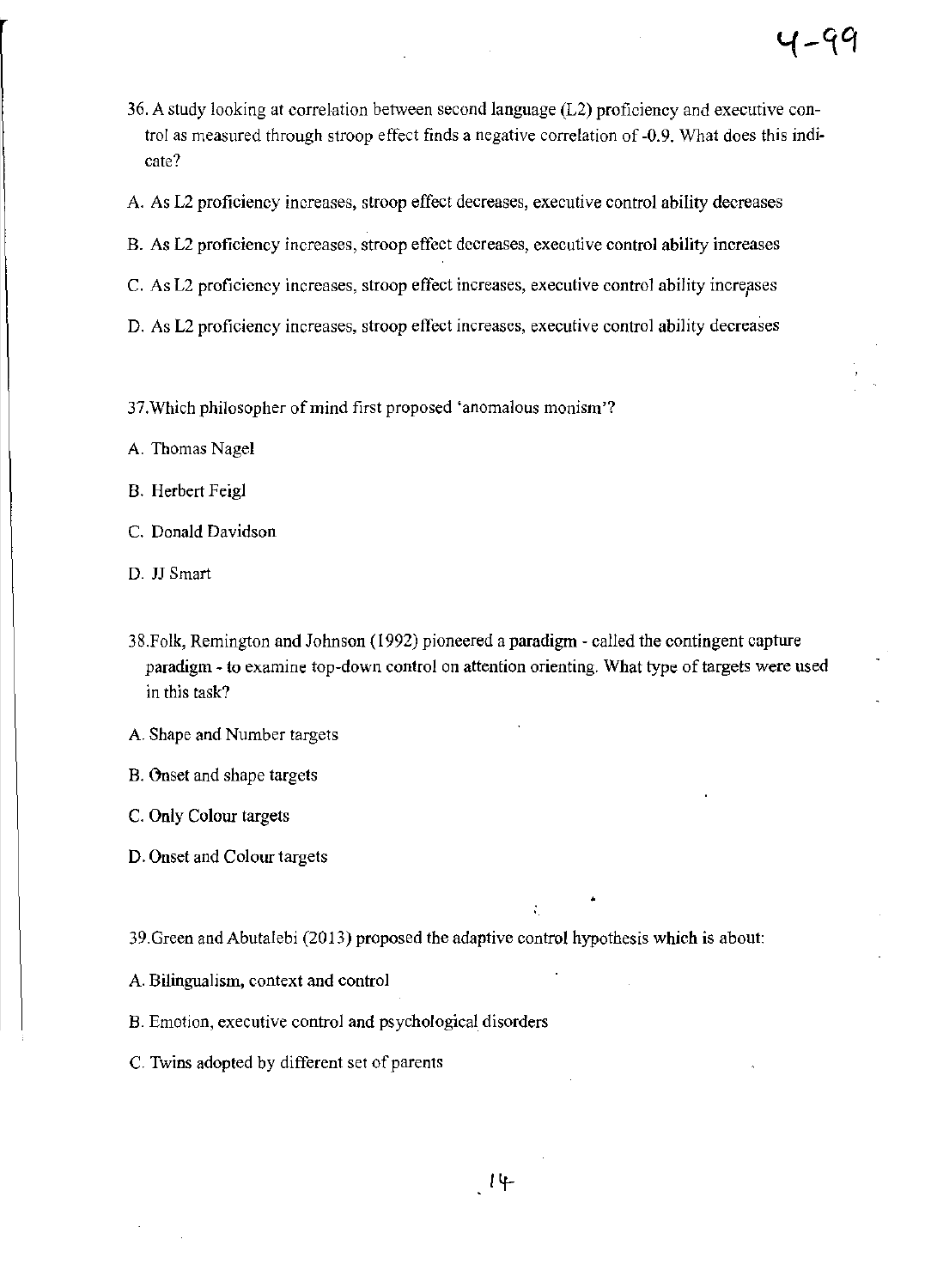D. Inhibitory control in children

40. What is the phenomenon of a saccade landing in between two objects on the screen called?

A. Inhibition of return

B. Center of gravity

c. Attentional blink

D. Change blindness

41.Superior colliculus plays a key role in which of the following processes?

A. Eye movement control

B. Emotion regulation

C. working memory encoding

D. speech production

42.A participant is asked to make an eye movement to a single white disc that can appear at one of the two empty placeholders beside the fixation cross. What type of task is this?

A. Localisation

B. Discrimination

c. Search

D. Anti-saccade

43.Distractor suppression in a visual search task is quantified by:

A. Slower RT in the presence of an irrelevant singleton

B. Faster RT in the presence of an irrelevant singleton

•

÷.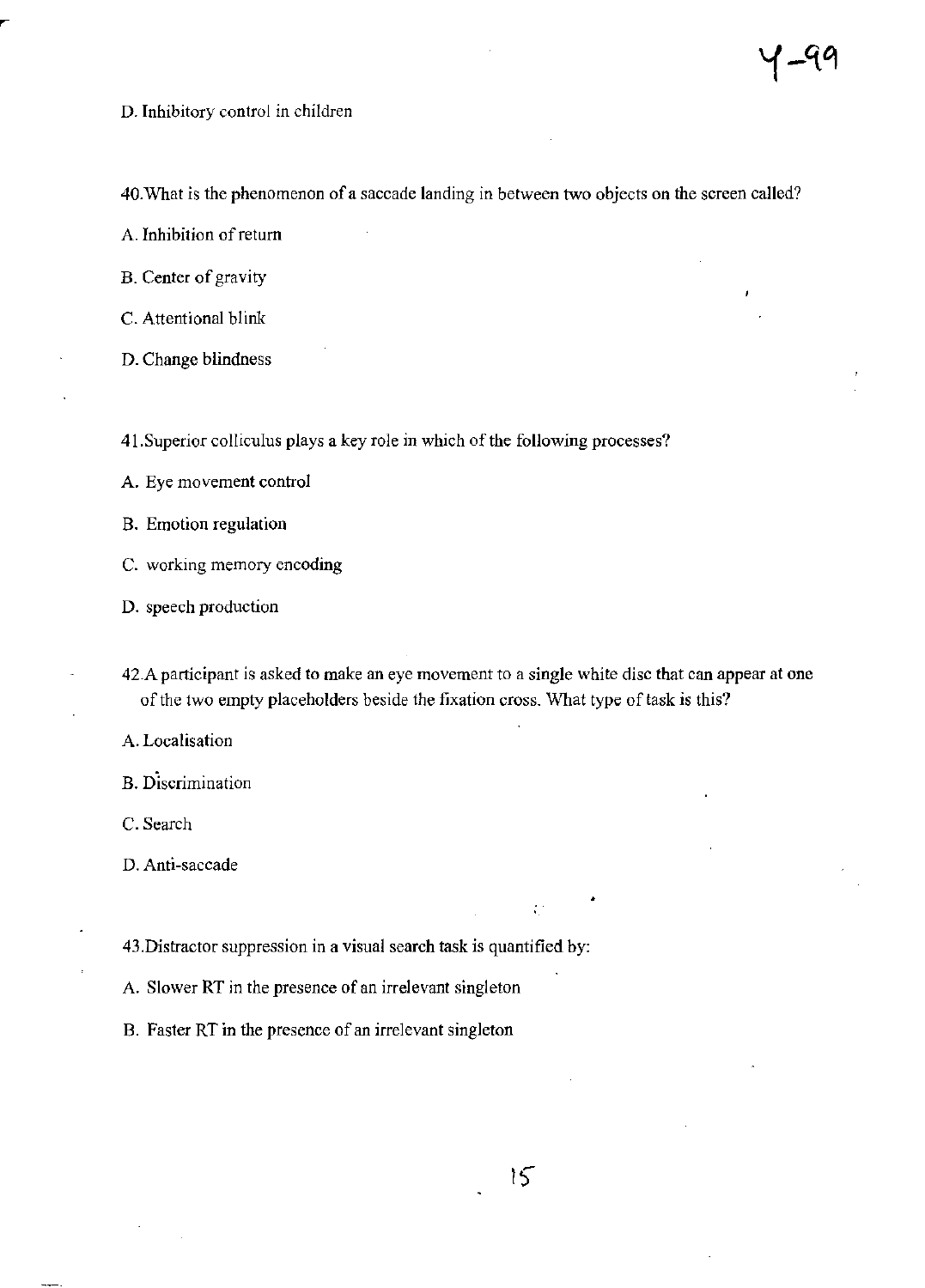- C. no responses on trials with irrelevant singleton
- D. distractors are never suppressed in visual search
- 44.In a task, participant A is asked to press Left shift key when they see a blue circle. Another participant B seated beside the participant A is asked to press Right shift key on seeing a red circle. Participant A is found to be faster when the blue circle appears on the left of the screen as opposed to the right of the screen. This is referred to as:
- A. joint stroop effect
- B. joint simon effect
- C. joint conflict effect
- D. joint priming effect
- 45. Which of the following theories/models proposed that attentional selection necessarily involves planning an eye movement to the to-be-attended location?
- A. Biased competition model
- B. pre-motor theory
- C. dual-stream model of visual processing
- D. spotlight model
- 46. According to the signal suppression hypothesis (Sawaki and Luck, 2010), which ERP component signifies distractor suppression?
- A. Pd
- B. N400
- C. Nl
- D.LRP

 $\mathcal{I}_{\mathcal{A}}$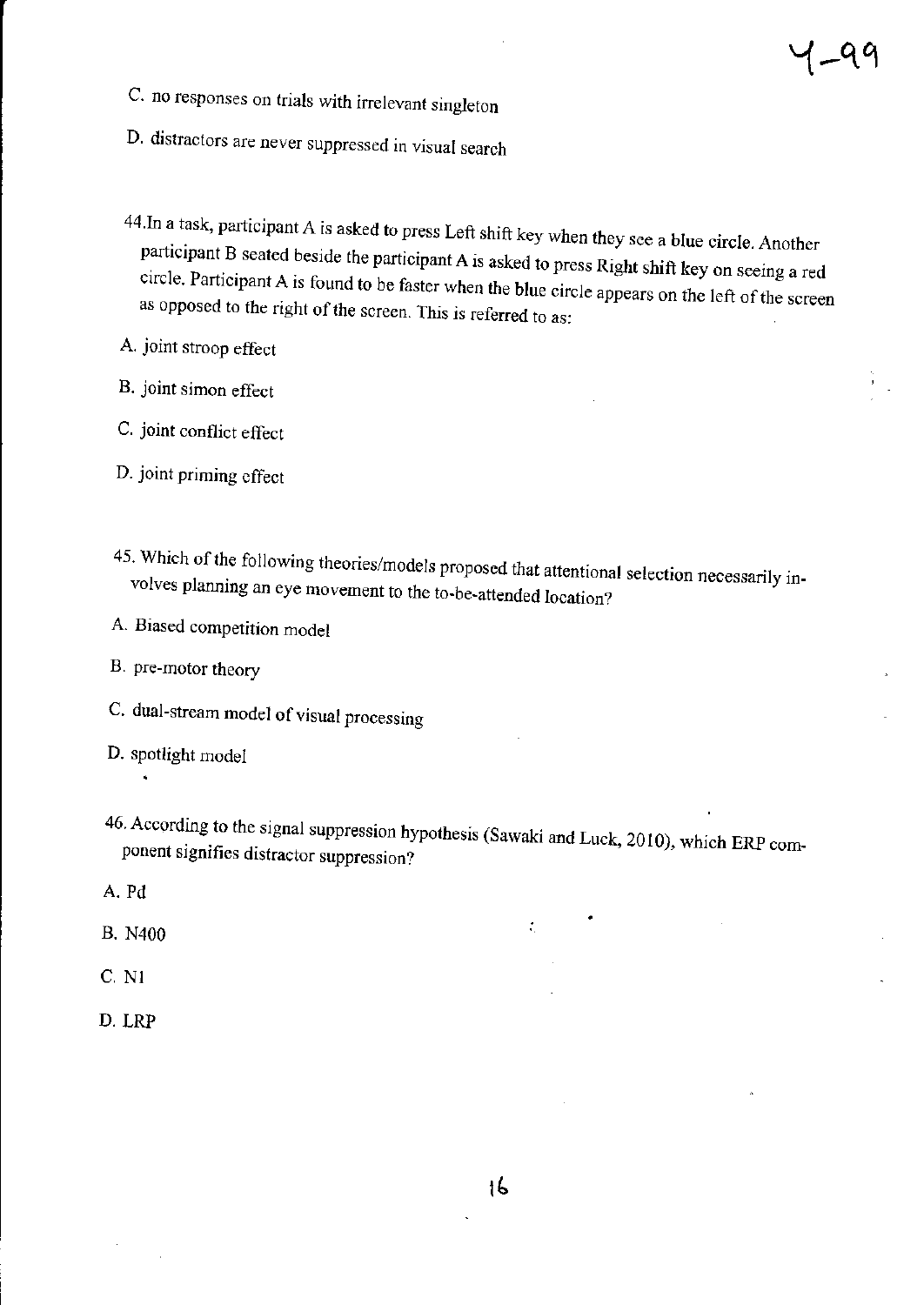47. Which one of the following is the phonological cohort of the translation equivalent of गुलाब/ gulab in English?

A. ball

B. rope

C.gun

D.jasmine

48. A patient with a brain injury is having trouble understanding spoken words and sentences. She often says things that follow normal sentence structure but don't have any real meaning. What is she most likely experiencing?

A. Global aphasia

B. Wernicke's aphasia

C. Anomie aphasia

D. Broca's aphasia

49. Which of the following is a major feature of Chomsky's nativist theory of language acquisition?

A. Infants can distinguish all the sounds of the world:s languages at birth.

B. Children learn words by associating sounds with contexts.

C. Innate mechanisms guide the selection of rules for learning any language.

D. There is a critical period for learning language in early childhood.

50. Who proposed the global workspace model? Who subsequently proposed the global neuronal workspace model?

•

A. Bernard Baars, Stanislas Dehaene

B. Stanislas Dehaene, Bernard Baars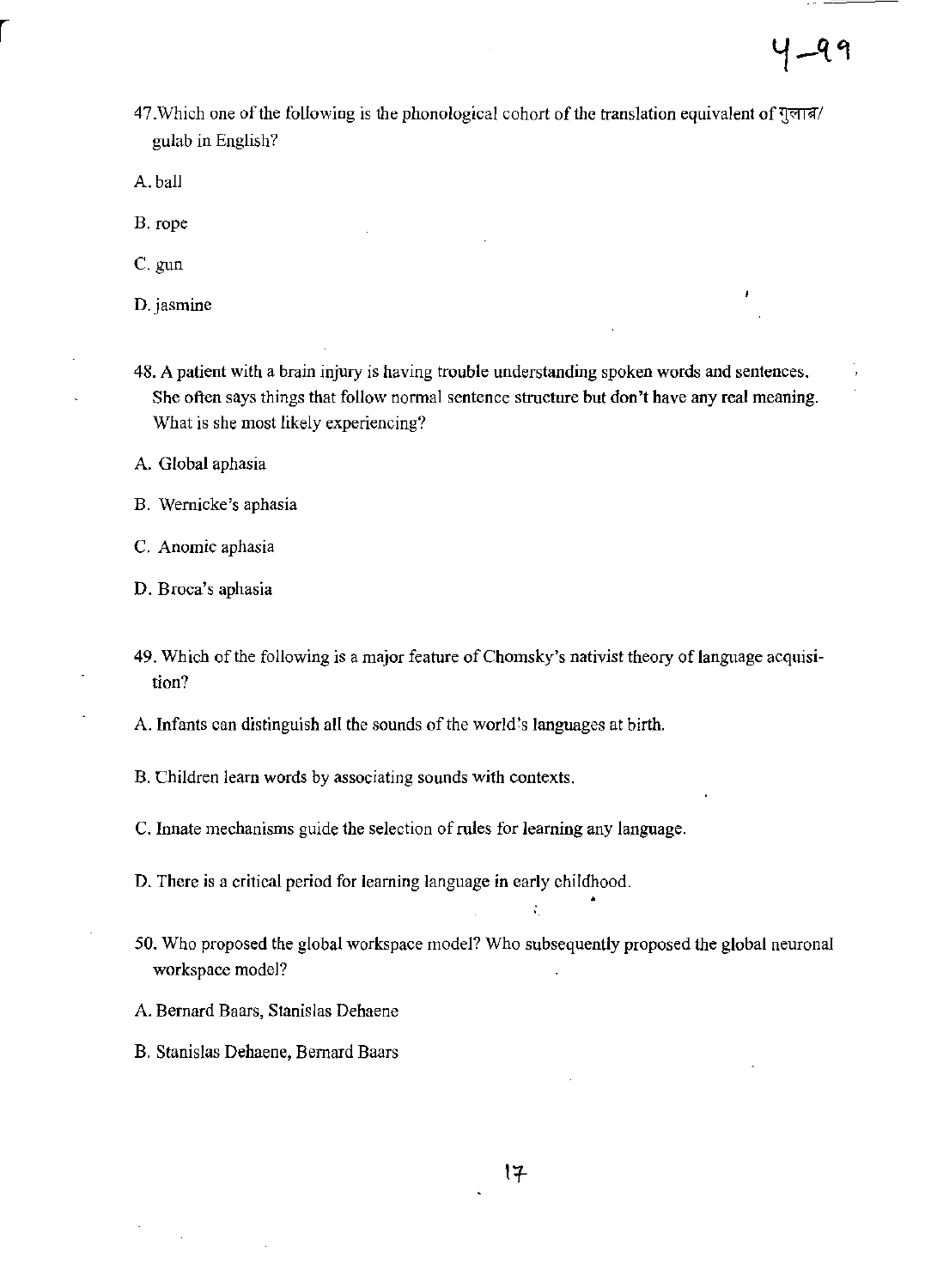- C. Both are by Bernard Baars
- D. Both Stanislas Dehaene
- 51. What is the average time taken to initiate a saccade in humans?
- A. About 0.02 s
- B. About 0.2 s
- C. Greater than 0.5 s
- D. Greater than 1 s
- 52. The global precedence effect is most commonly seen in which paradigm?
- A. Posner cueing
- B. Visual search
- C. Navon
- D. RSVP
- 53. **In** the bilingualism literature, what does 'cognitive advantages of bilingualism' refer to?

A. Bilinguals tend to perform better than monolinguals on certain tasks measuring inhibitory control etc.

B. Bilinguals tend to be more social than monolinguals

C. Bilinguals tend to be wealthier than monolinguals

D. Bilinguals like participating more in cognitive science experiments than monolinguals.

54.How many levels does the perceptual awareness scale (PAS) proposed by Ramsoy & Overgaard to measure subjective awareness of unconscious stimuli have?

•

 $\mathcal{I}_\mu$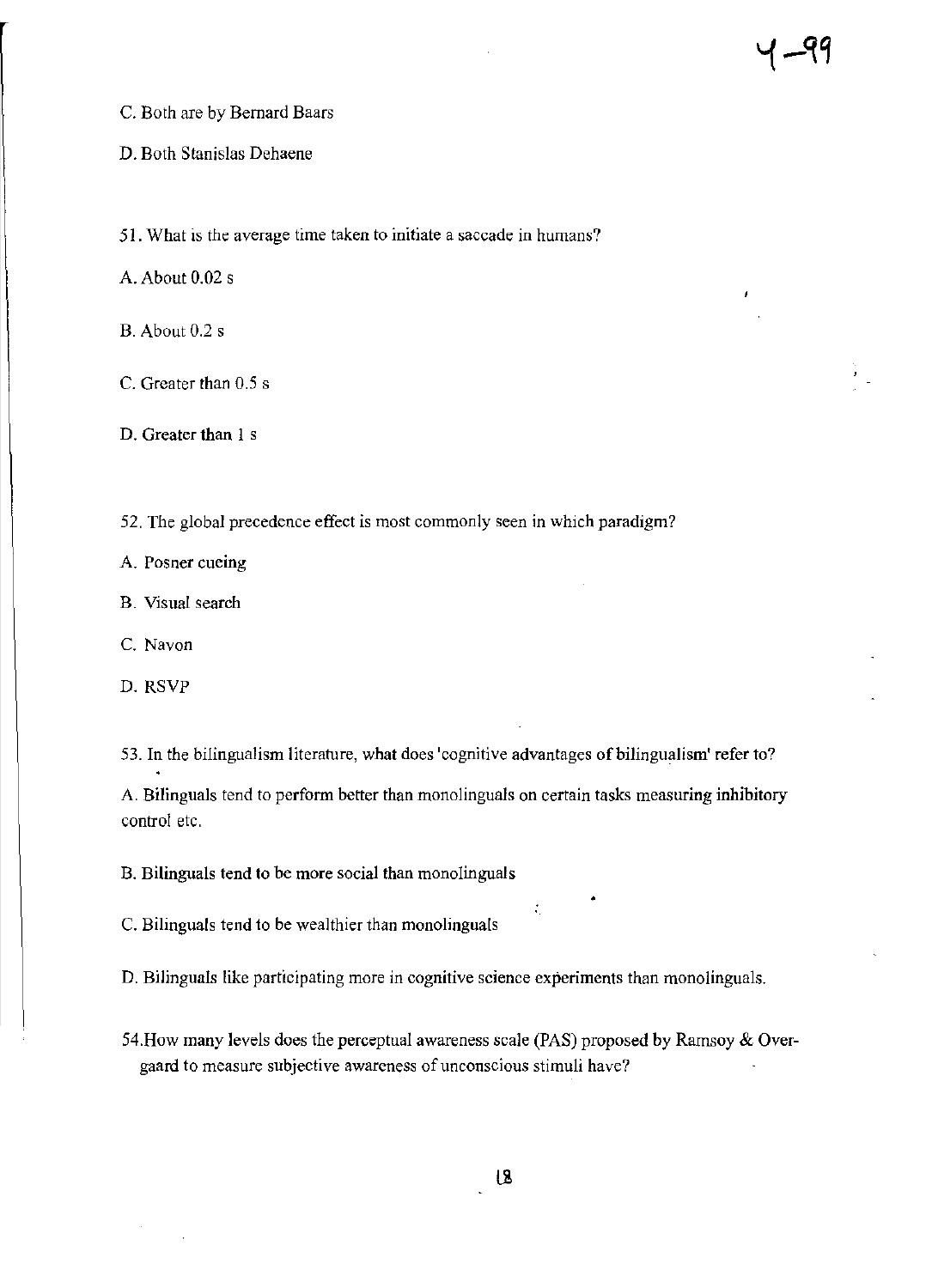1-99

A.2

B.3

- C.4
- D.7
- 55. In the classic additional singleton paradigm introduced by Jan Theeuwes in 1992, participants had to search for a green diamond. Sometimes, a red circle was presented. Participants were slower finding the target in the presence of the red circle. What does this finding indicate:
- A. top-down control based on task goals
- B. Bottom-up capture by the red circle
- c. Bottom-up capture by the green target
- D. probability-learning of target location
- 56. Which of the following aspects of introspective psychology did behaviourism object to?
- A. Introspective psychology claimed to be studying behaviour

B. Introspective psychology claimed to be studying "inner" psychological states

- C. Introspective psychology claimed to be studying brain states
- D. Ibtrospective psychology placed great emphasis on evidence and data
- 57. Which of the following paradigms uses the concept of binocular rivalry is used to present unconscious stimuli?
- A. backward making
- B. forward masking
- C. continuous flash suppression
- D. object substitution masking

÷.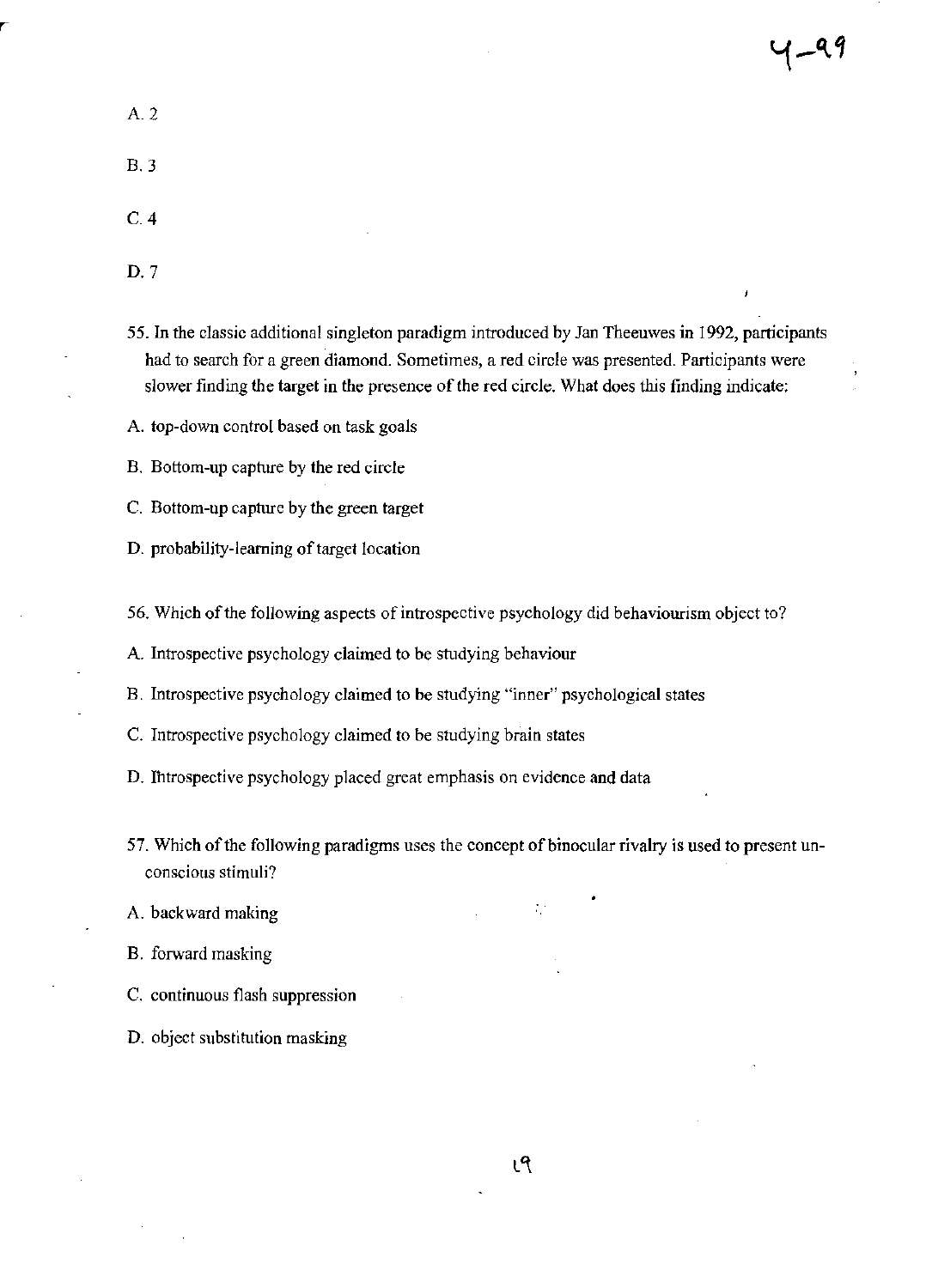- 58.Which of the following researchers is a proponent of the theory of event coding in the domain of action control?
- A. Richard Nisbett
- B. Bernhard Hommel
- C. Michael Posner
- D. David Green
- 59.A participant is administered a task A while concurrently performing task B (this is the experimental condition). Task B requires the same cognitive resources as task A. A control condition is administered with only task A. Which of the following would you expect on task A in the experimental condition compared to the control condition?
- A. Impaired performance
- B. Equivalent performance
- C. Improved performance
- D. No difference
- 60. Property dualism closely resembles which of the following positions in philosophy of mind:
- A. Reductive physicalism
- B. Non-reductive physicalism
- C. Behaviorism
- D. Functionalism
- 61.Which of the following frameworks suggested that even complex behaviour like language can be studied as a series of conditioned responses?
- A. Identity theories
- B. Behaviourism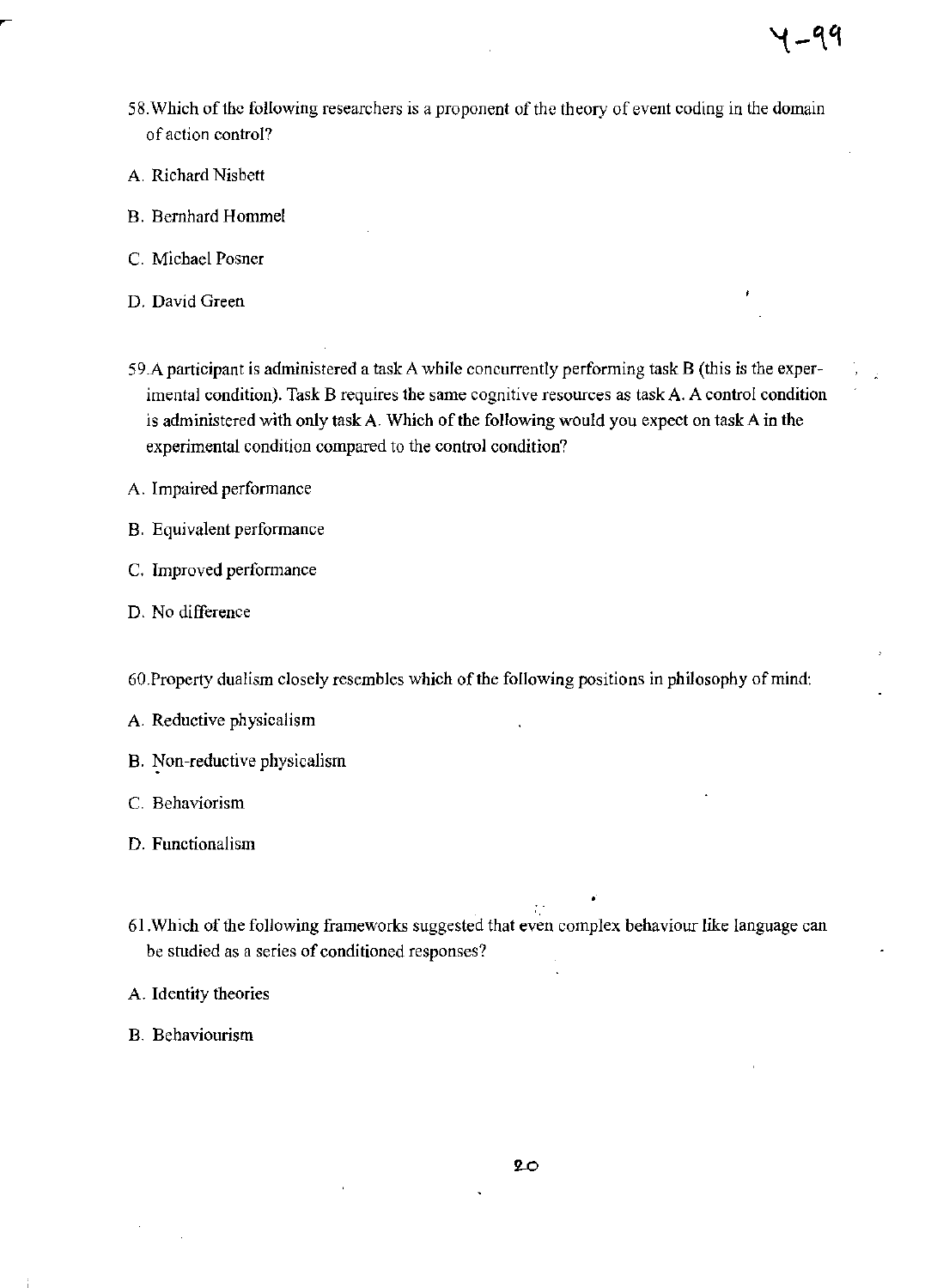C. Functionalism

D. Dualism

62. Who proposed the dual forms (reacive vs. Proactive) of cognitive control?

A. Michael Posner

B. Todd Braver

C. Stanislas Dehaene

D. Michael Tanenhaus

63. On a stop-signal task, a shorter SSRT implies:

A. greater inhibitory control

B. lesser inhibitory control

C. SSD does not measure inhibitory control

D. loss of inhibitory control

64. Saccades are grouped into three categories depending on their latencies: Latency  $< 80$  ms; 80  $ms <$  Latency < 130 ms; Latency > 130 ms. What are these population of saccades called as:

A regular, express, anticipatory

B. express, anticipatory, regular

C. anticipatory, express, regular

D. anticipatory, regular, express

65.Who proposed the Chinese room argument in opposition to strong AI (Artificial Intelligence)? A. David Chalmers

 $\mathcal{I}_\mathcal{I}$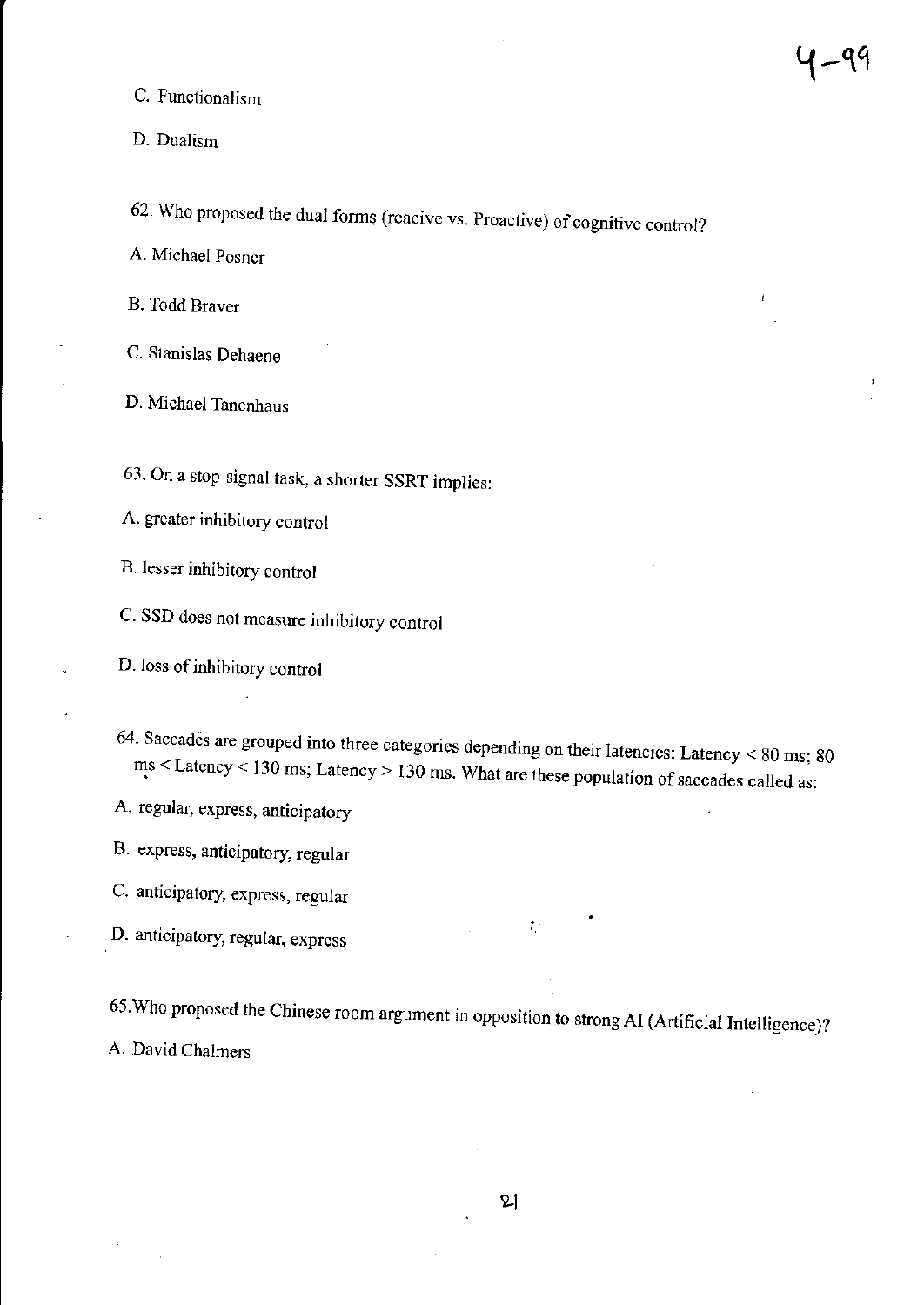- B. Daniel Dennett
- c. Hilary Putnam
- D. John Searle
- 66. A bilingual highly proficient and dominant in L 1, with low proficiency in L2 is administered an object naming task. Which of the following results would you ideally expect?
- A. Faster naming in L2 compared to LI
- B. Faster naming in Ll compared to L2
- C. No difference in naming speeds between Ll and L2
- D. Can't say
- 67. What is the key difference between calculating the percentage of accurate responses vs. calculating d' using signal detection theory?
- A. Accuracy takes into consideration response bias, but d' does not.
- B. d'takes into consideration response bias, but accuracy does not.
- C. There is no difference
- D, Accuracy is calculated for discrimination tasks and d' for detection tasks
- 68. In rapid serial visual presentation two targets **Tl** and T2 are presented within a stream of  $\epsilon$  accuracy in detecting T2 is impaired due to attentional blink. Curiously, AB is not observed when:
- A. T2 is a letter
- B. TI is a letter
- C. T2 immediately follows TI
- D. Participants don't blink during T2

 $\mathcal{I}_\mathrm{c}$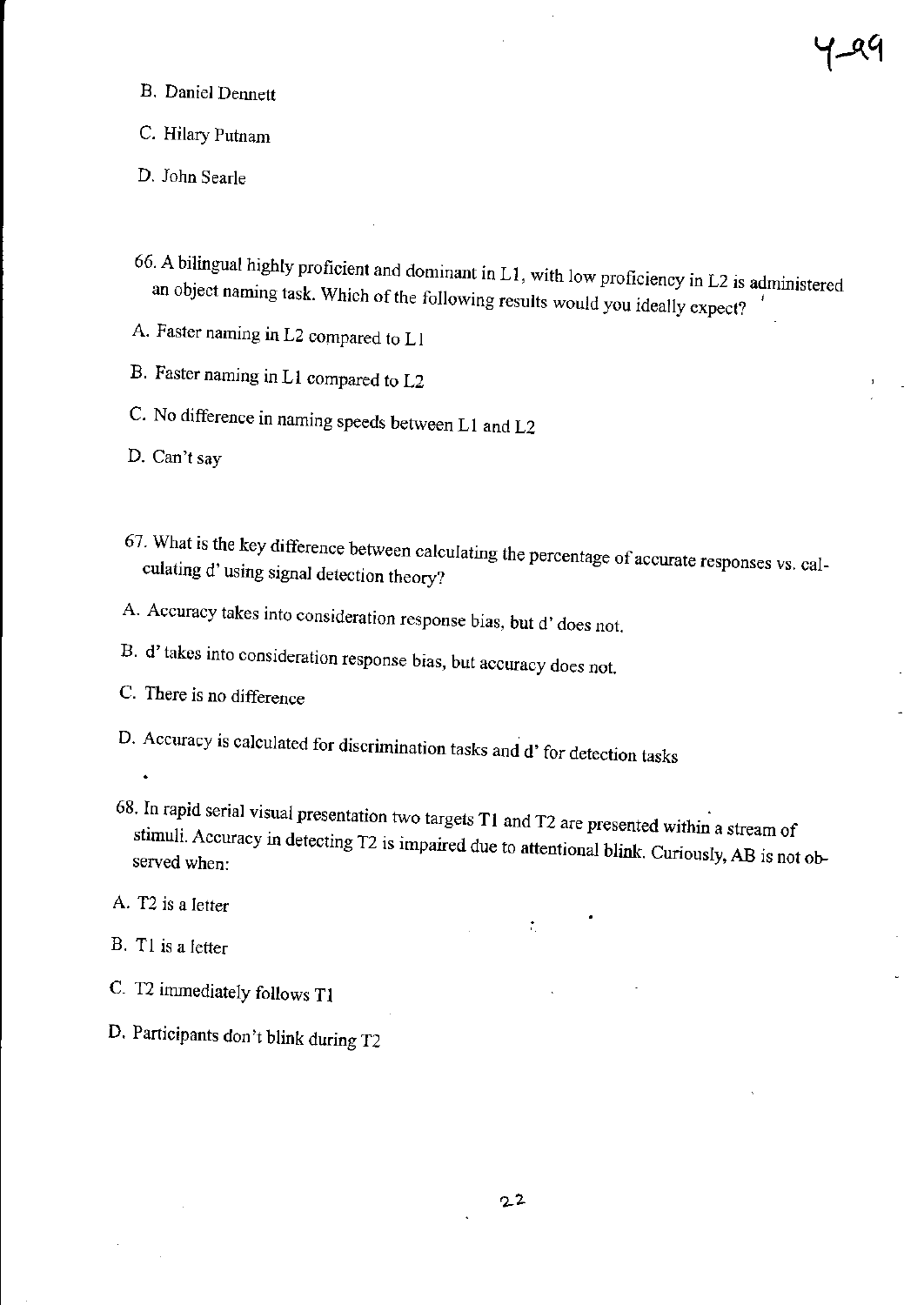- A. Visual world paradigm
- B. Oculomotor cueing
- C. gaze cueing
- D. pro- and anti-saccade
- 70. On a flanker task, group A is found to be faster than group B on both congruent and incongruent trials. Group B also has higher conflict effect (incongruent RT \_ congruent RT) compared to Group A. What does this imply?
- A. Group A show better executive processing
- B. Group A show better conflict resolution
- C. Could be A or B
- D. Neither A nor B.

## PART-II

# Speciality: Neuroscience (Mark the BQoklet code B in OMR sheet)

# PLEASE ANSWER THIS SECTION ONLY IF YOU WISH TO APPLY FOR

# PHD NEUROSCIENCE SPECIALISATION

36. Water is transported across the cell membrane mainly by:

A. Pumps

- B. Molecular motors
- c. Osmotic pressure
- D. Dissolving in the cell membrane

÷,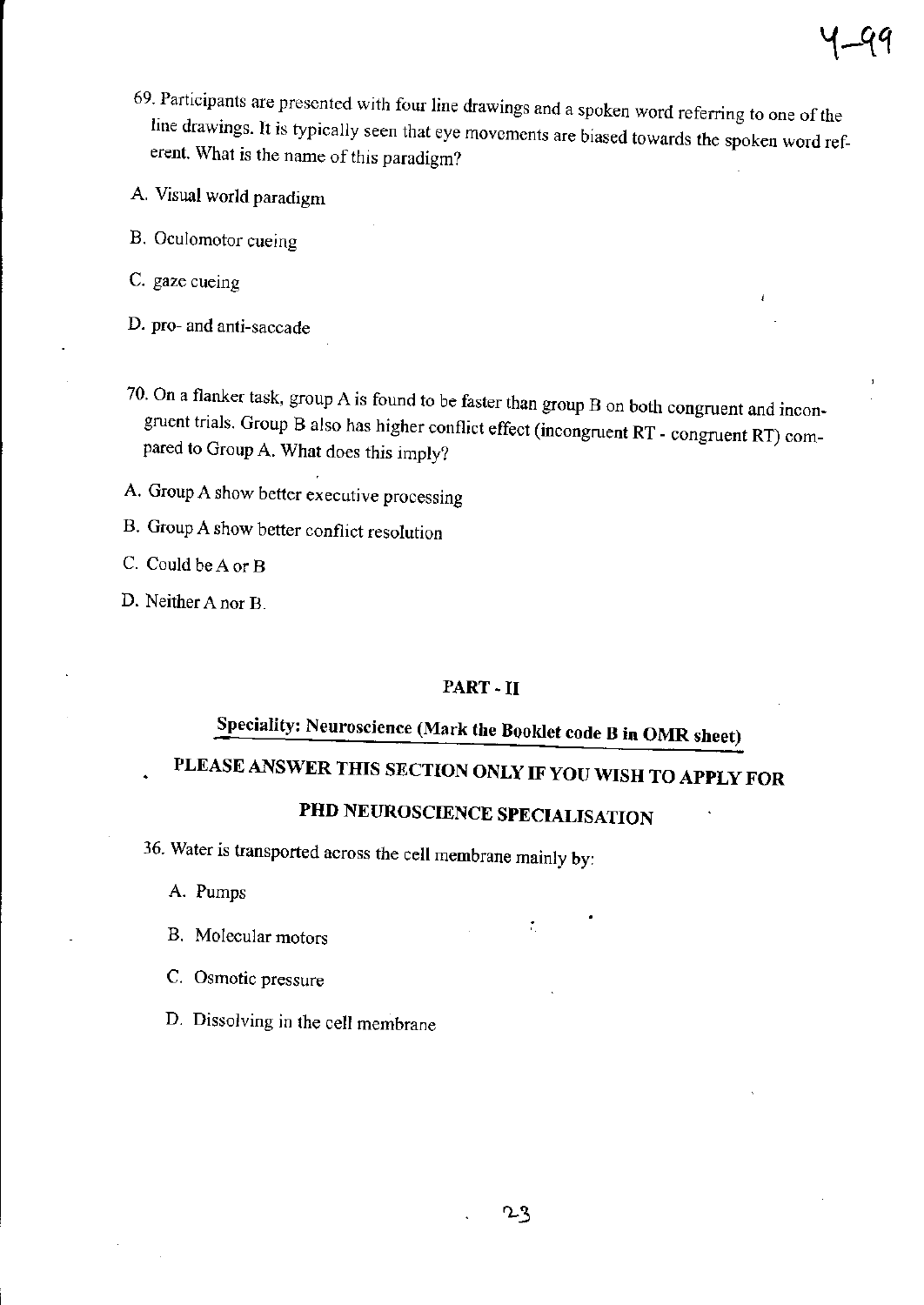- 37. A dog learning to associate food reward with ringing of bell is an example of
	- A. Classical conditioning
	- B. Operant conditioning
	- C. Instrumental learning
	- D. Working memory
- 38. An antibody against GABA is to be used to localize GABA **in** an experiment on mouse tissue. Which combination of primary and secondary antibodies will
	- A. Anti~GABA raised in mouse as primary and anti-mouse secondary
	- B. Anti-GABA raised in rabbit as primary and anti-mouse secondary
	- C. Anti-GABA raised in mouse as primary and anti-rabbit as secondary
	- D. Anti-GABA raised in rabbit as primary and anti-rabbit secondary
- 39. A bat does echolocation to move around and hunt its prey. Loudness ofthe echo can be used by the bat to estimate what about the object at a distance?
	- A. Angle subtended by the object
	- B. Size of the object
	- C. Azimuth of the object
	- D. Distance to the object
- 40. Multiple sclerosis affects functioning of the brain because?
	- A. Mitochondria and hence energetics of the neurons is compromised
	- B. Conduction of electrical signals in neurons fail
	- C. Channel defects causes change in membrane potential
	- D. Synaptic transmission is affected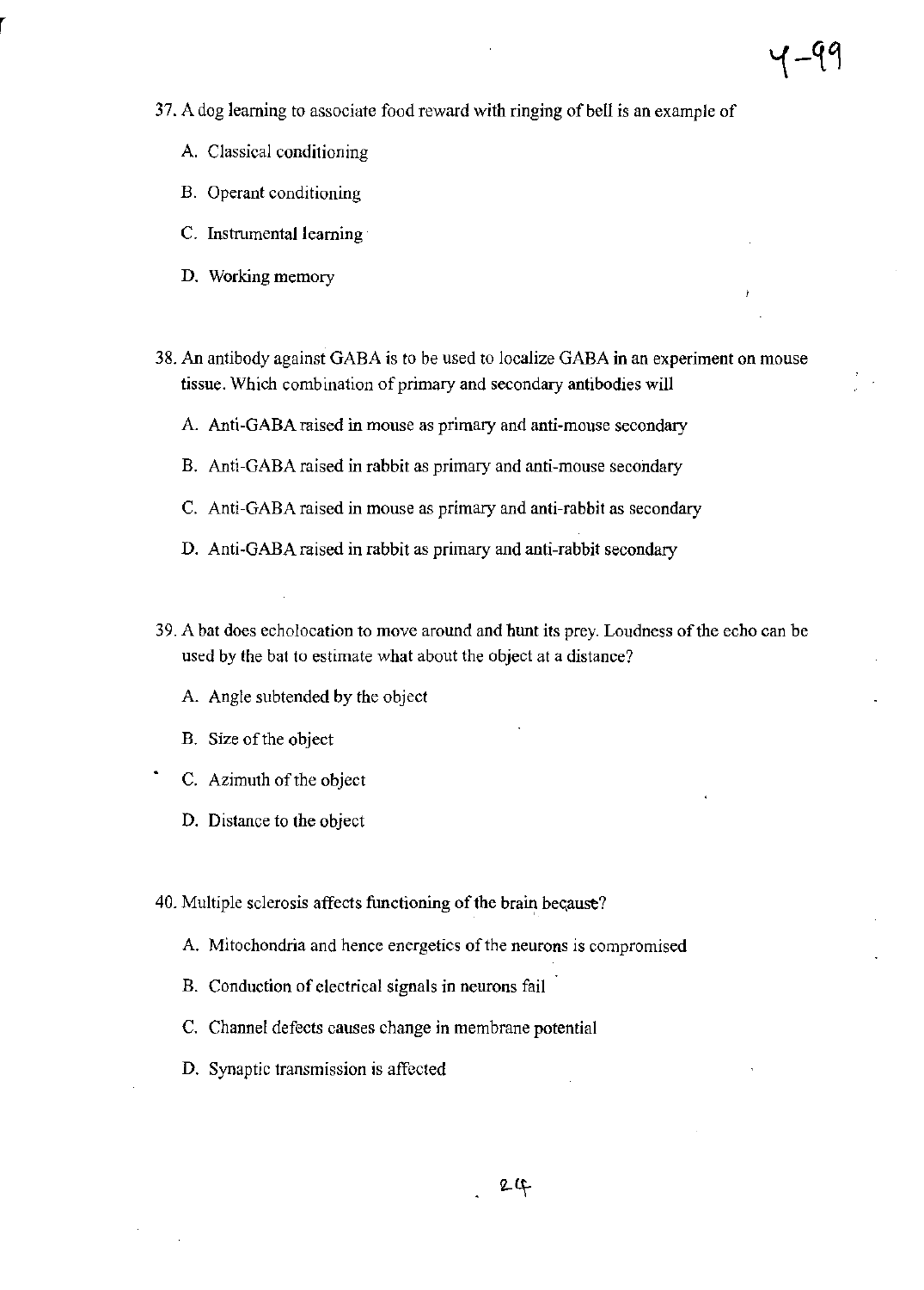- 41. Lens in the human eye has to change focus with the object that is being looked at so that
	- A. The object is in the focal point of the lens
	- B. Real image of the object falls on the retina
	- C. We can magnify the object to the right size
	- D. Image falls upright on the retina
- 42. Functional Magnetic Resonance Imaging (FMRl) can be used as a method to measure activity of neurons in the brain because
	- A. Neurons' activity causes magnetic field around them to change
	- B. Neurons' activity causes electric field around them to change
	- C. Blood flow change causes changes in the magnetic field around brain
	- D. Astrocytes regulate blood flow in sync with activity of neurons

43. The potential difference across the membrane of the cell is detennined by

- A. The concentration gradient of all the ions across the membrane
- B. The concentration gradient of the ions that are permeable through the membrane
- C. The concentration gradient of the Sodium ions across be membrane·
- D. The concentration gradient of the Potassium ions across be membrane

## 44. Optogenetics enables one to

- A. Test what happens when certain neurons are activated or inactivated
- B. Measure the activity of certain neurons
- c. Modify genes using blue light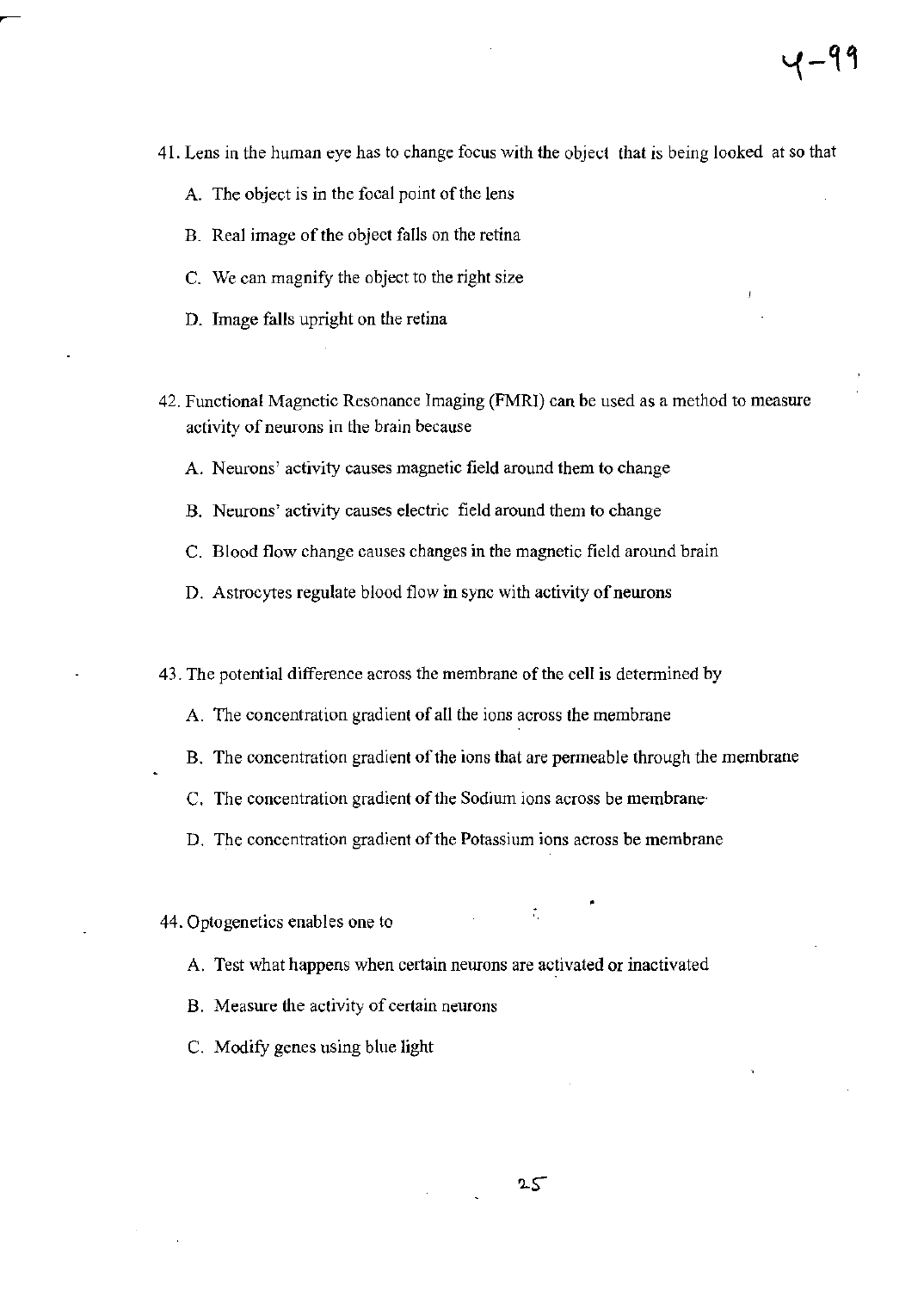D. Modify transcription rates using blue light

45. Balancers are used in drosophila genetics to

A. To prevent mutations in lab maintained strains

B. To ensure constant amount of crossover during meiosis

C. Prevent crossover of homologous chromosomes in meiosis

D. To maintain normal levels of expression in lab maintained strains

-99

46. The major site of triacylglycerol and cholesterol synthesis is

A. Brain

B. Kidney

C. Bone marrow

D. Liver

47. As per the population genetics, the Hardy-Weinberg equilibrium can be disturbed by:

- i) Natural selection
- ii) Mutation
- iii) Founder effect

iv) Outbreeding

A. Only i and ii

B. Only i, ii and iii

C. Only ii and iv

D. All of these (i, **ii,** ii and iv)

÷,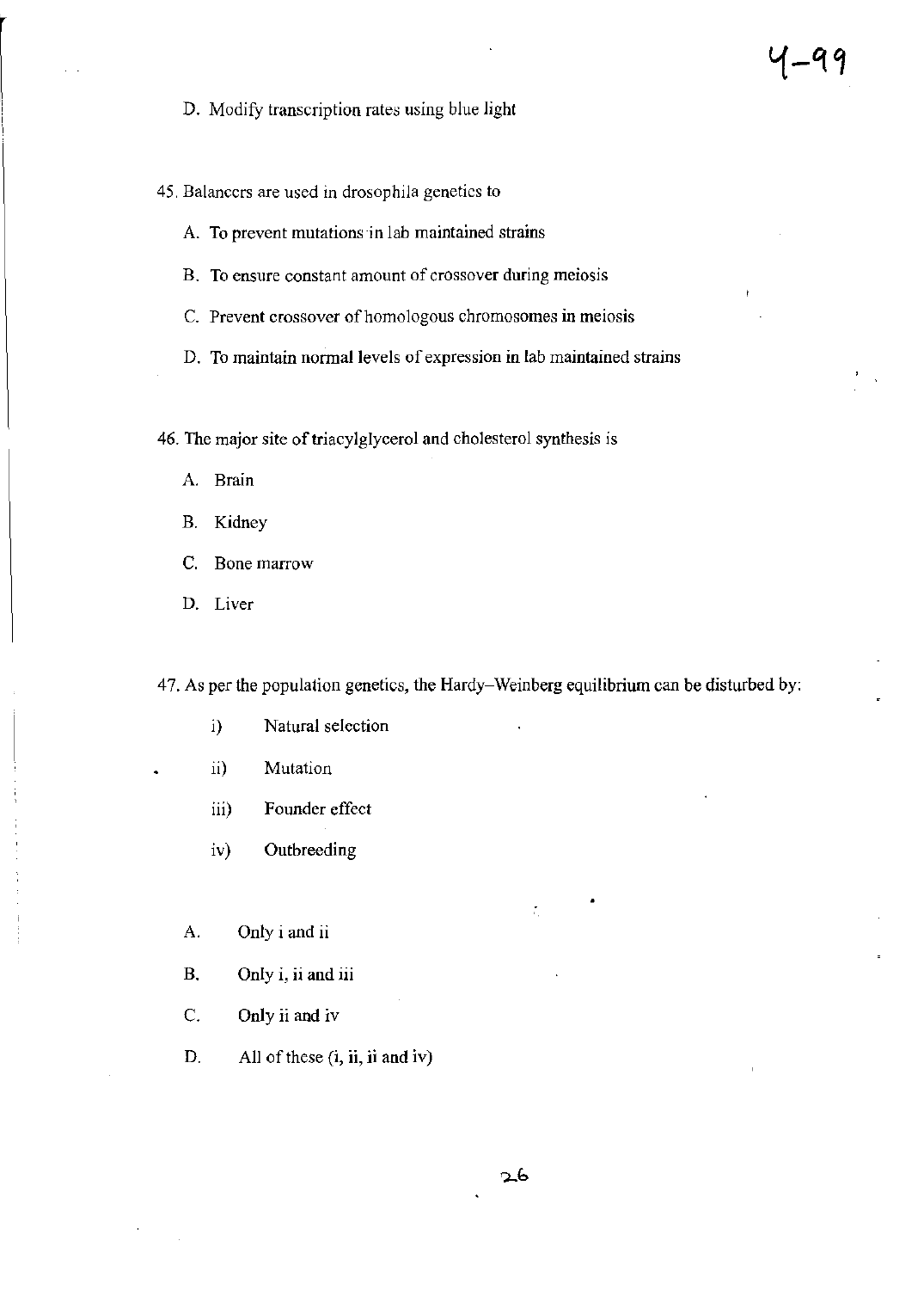48. The multiple binding sites for transcription factors can be mapped by:

- A. Western blotting
- B. RT-PCR
- C. Footprinting
- D. In-situ hybridization

49. The most accepted resolution for C-value paradox came from:

A. The inclusion of junk DNA in the genome size

B. The recalculation of C-value after eliminating non-coding DNA

- C. The discovery of Transmission Electron Microscopy
- D. The knowledge of different forms of DNA (A-form, B-form, etc.)

50. Corona viruses are:

- A. Positive double-stranded RNA viruses
- B. Negative double-stranded RNA viruses
- ~. Negative single-stranded RNA viruses
- D. Positive single-stranded RNA viruses
- 51. Which one is the correct sequence of events that takes place during phototransduction when light falls onto the retina?
- I. Closure of Na+ channels
- II. Activation of transducin
- III. Decreased release of glutamate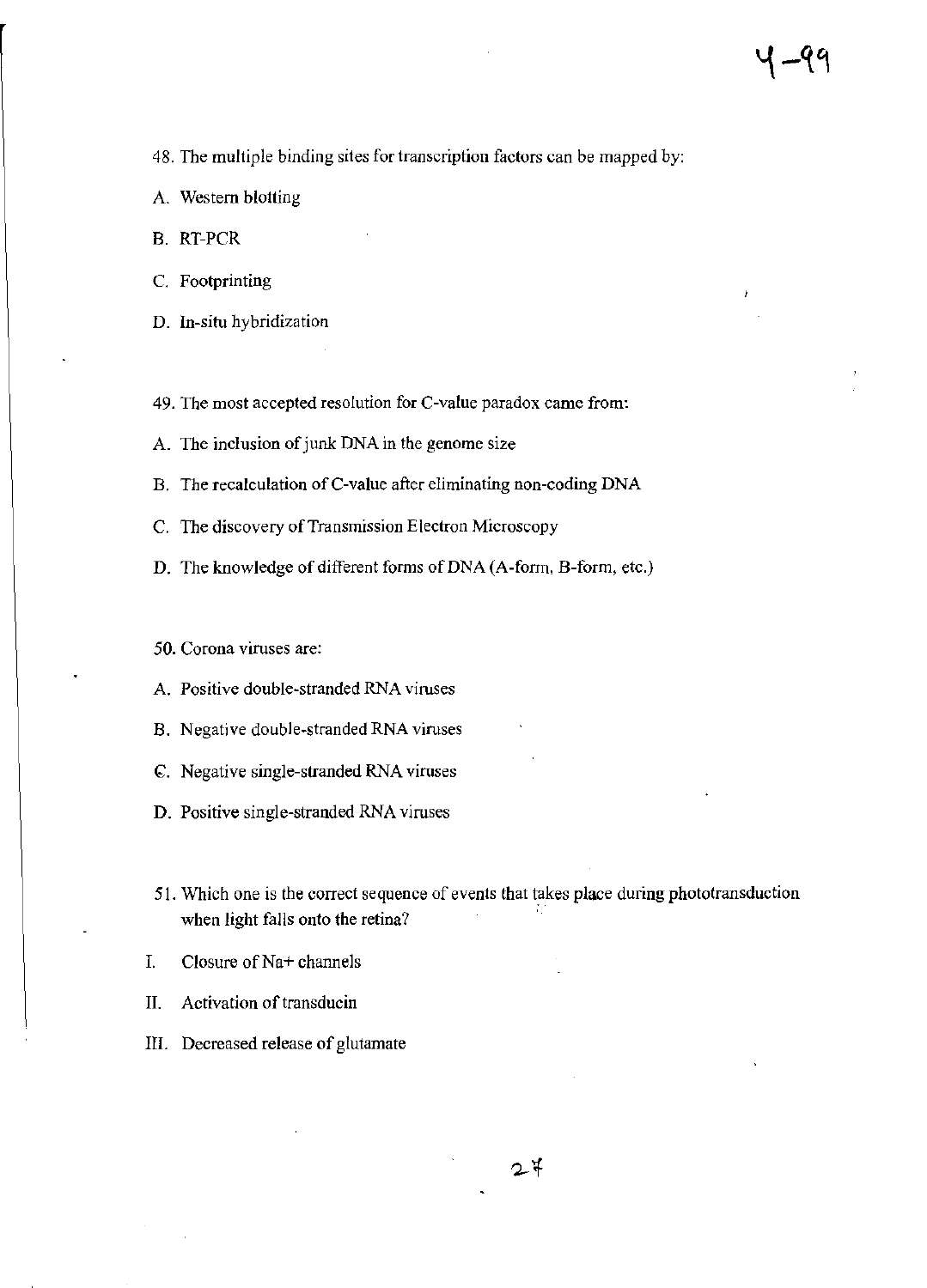- IV. Decrease in intracellular cGMP
- V. Structural changes in rhodopsin
- A. I-II-III-IV-V
- B. V-I1-IV-I-1II
- C. I1-I-III-V-1V
- D. V-I-III-II-IV
- 52. A mixture contains three similarly sized peptides J, K and L. The peptide J is positively charged, K is weakly negative, and L is strongly negative. If this mixture is passed through an ion-exchange chromatography column containing an anionic resin, their order of elution will be:

 $\mathbb{R}^2$ 

- A. J,K,L
- B. L,K,J
- C. K,L,J
- D. J, K and L elute together

53. Match the classes of RNA molecules in Group I with their functions in Group II.

÷,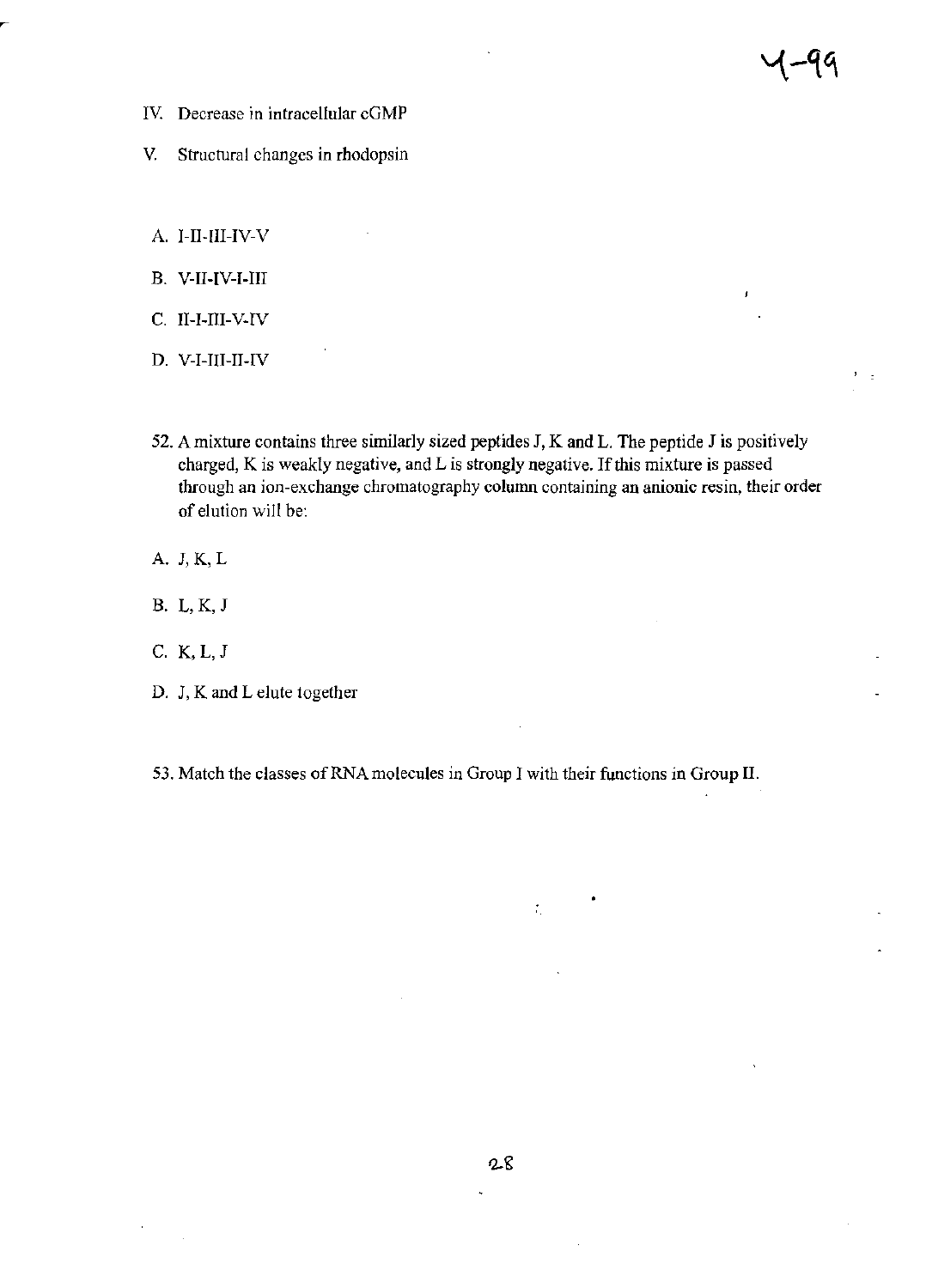| Group I   | Group II                                        |  |
|-----------|-------------------------------------------------|--|
| P. snoRNA | 1. Protects germline from transposable elements |  |
| Q. piRNA  | 2. Blocks translation of selected mRNA<br>ŧ     |  |
| R. miRNA  | 3. Template for telomere elongation             |  |
| S. snRNA  | 4. Modification and processing of rRNA          |  |
|           | 5. Splicing of RNA transcripts                  |  |

- A. P-3, *Q-S,* R-2, SA B. P-l, Q-3, R-2, S-S C. P-1, Q-4, R-5, S-2
- D. PA, Q-l, R-2, S-S
- **54. Lesions** of the **substantia nigra in brain lead to the common and extremely severe disease known as:**

 $\tilde{\psi}_k$ 

- A. **Alzheimer's disease**
- **B. Parkinson's disease**
- **C. Down syndrome**
- D. Dysarthria
- 55. Which of the following vitamin is used for treating the patients of hypothyroidism? **A. VitaminC**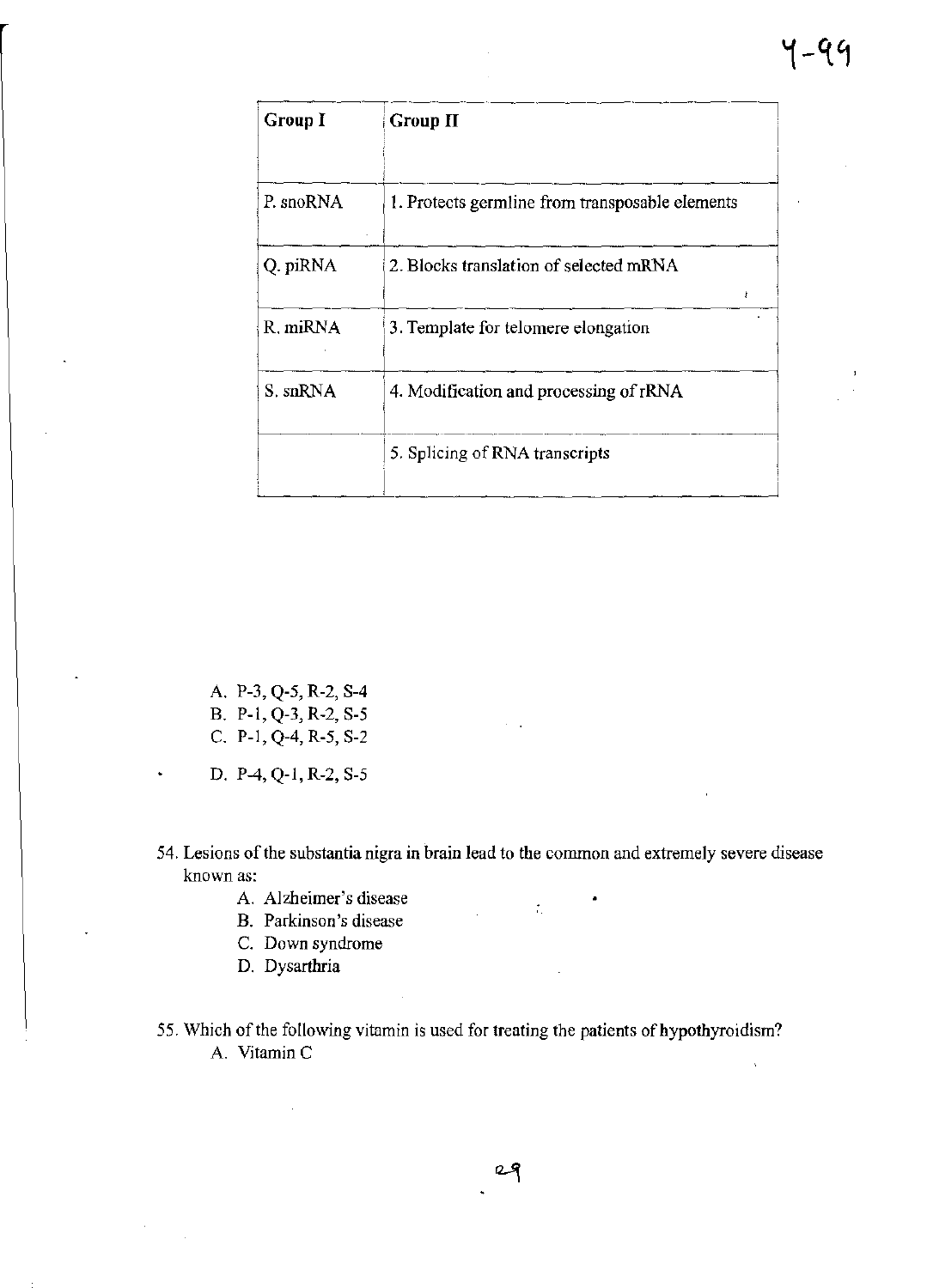- B. Vitamin B12
- C. Vitamin D
- D. Vitamin A
- 56. Which of the following statement is true?
	- I. The DNA synthesis is faster than the RNA synthesis
	- II. rRNA and tRNA together constitutes more than 95% of the total RNA in a cell
	- III. Pulse-Field Gel Electrophoresis is useful for separating the smaller size (less than I kb) DNA fragments

५-९१

- IV. Real time PCR involves the use of fluorescence resonance energy transfer (FRET) technology
	- A. I and II only
	- B. II, IIJ and IV
	- C. I, II and IV
	- D. All are true
- 57. Which of the following is the main advantage of Nested Polymerase chain reaction? A. Rapid amplification of the template can be achieved
	- B. Amplification of extremely small quantities of template is possible
	- C. Real time analysis of the amplified product can be performed
	- D. Amplification of the template is possible with *onty* one set of primer
- 58. The fluorescence in situ hybridization (FISH) technique is used to detect the: A. mRNA
	- B. proteins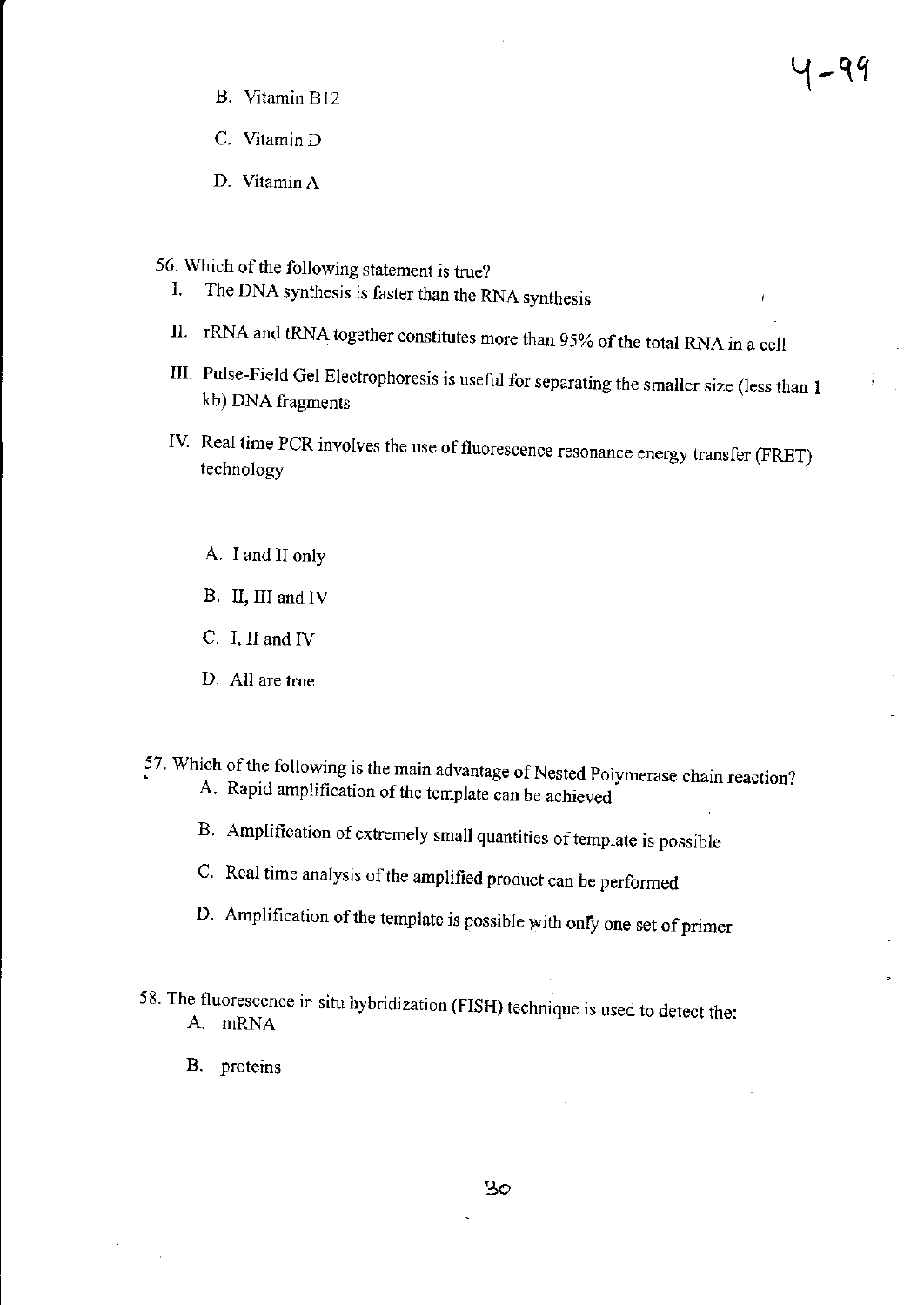- C. DNA-protein interactions
- D. Chromosomes
- 59. Dr. John is an expert in generating transgenic mice. Which of the following techniques, he might be using in his lab for gene transfer in mice embryos?
	- A. Microinjection of DNA in the Fertilized Egg Cell
	- B. Transfection of Early Embryonic Stages of Division with the Aid of Retroviruses

ł

- C. Transfer-Modified Embryonic Stem Cells in Blastocysts
- D. All of the above
- 60. The brain region which is concerned with thennoregulation and regulating endocrine systems is:
	- A. Hippocampus
	- B. Medulla oblongata
	- c. Amygdala
	- D. Hypothalamus
- 61. Some of the major steps involved during the release of neurotransmitters are given below. Arrange these in sequential order.
	- I) Binding of neurotransmitters at the ligand gated ion-channels
	- II) Release of neurotransmitters in the synaptic gap
	- III) influx of  $Ca^{2+}$  through voltage-dependent calcium channels in pre-synaptic neuron
	- N) Exocytosis from large dense-core vesicles
	- A. I-I1-lII-IV
	- B. 1II-IV-I1-1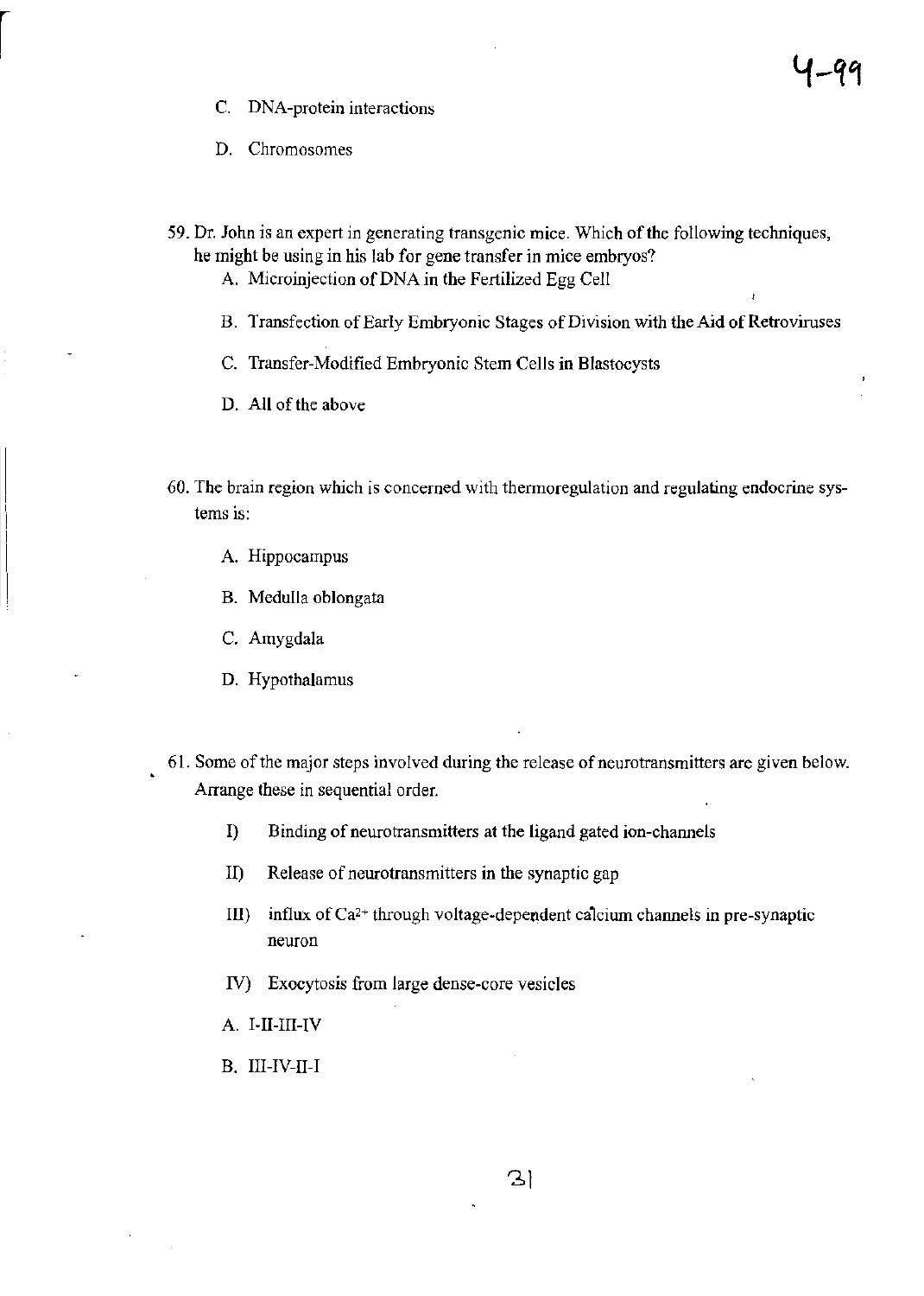- C. IV-lII-II-I
- D. I-III-IV-II
- 62. The main target of non-steroidal anti-inflammatory drugs is
	- A. 20 S proteasomes
	- B. Cyclooxygenase
	- C. DNA polymerase
	- D. Lipase

Read the statement carefully and answer the following three question (Ques. No. 28-30). Suppose you have isolated the enzyme milleniase from the rare Y2K bug. This enzyme cleaves the first two numbers off of four-digit dates. You flex your skills as an enzymologist and come up with the following graph of initial velocity as a function of substrate concentration:



63. From the graph, estimate Km.

- A. 5
- B. 7
- C. 17
- D. 35

64. What is the approximate value of Vmax?

怠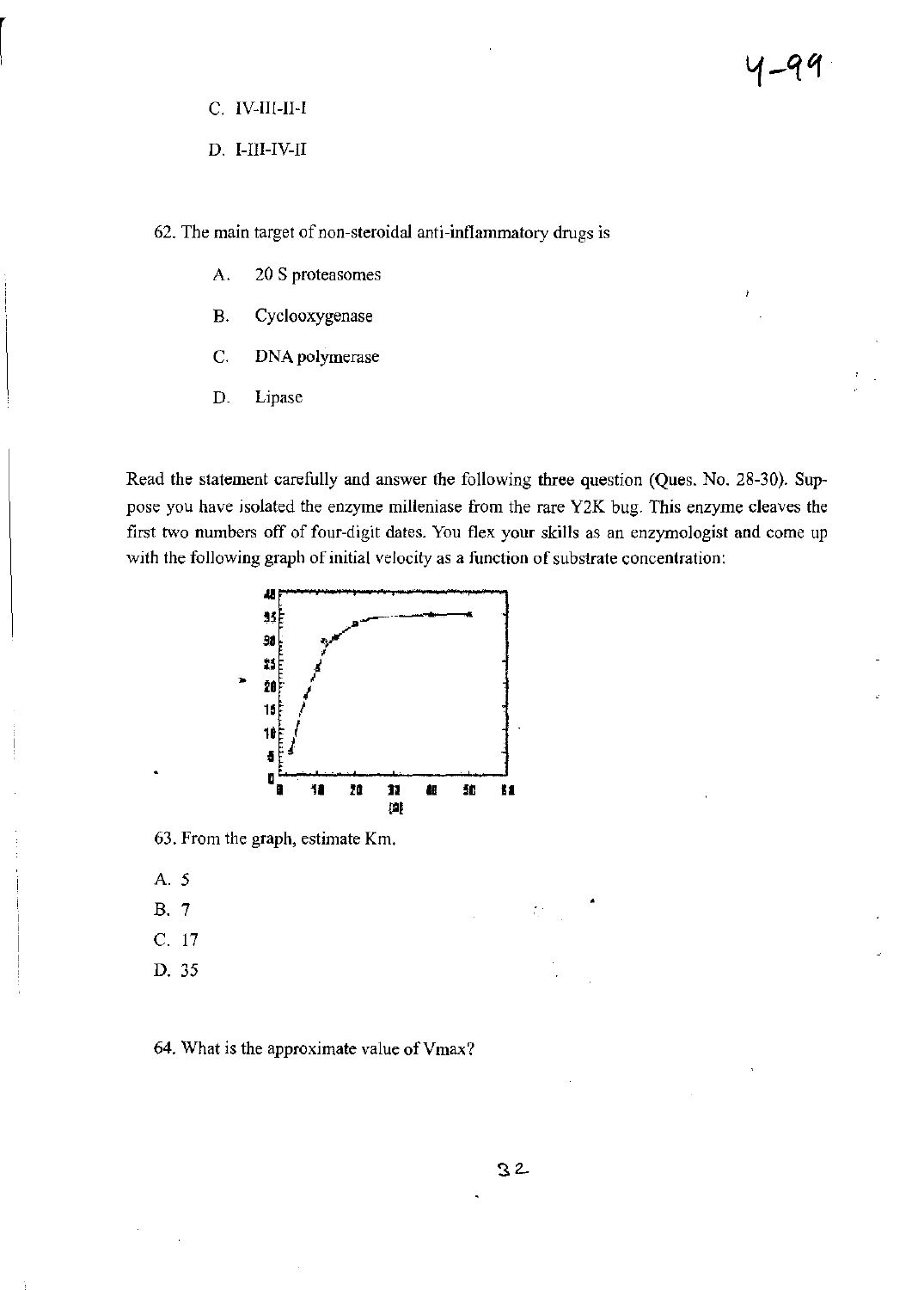- A. 5
- B. 7
- C. 17
- D.35
- 65. Is milleniase an allosteric enzyme?
	- A. Yes, because allosteric enzymes don't follow Michaelis-Menten kinetic's
	- B. No, because-allosteric enzymes don't follow Michaelis-Menten kinetics
	- C. Yes, because the graph of Vi VS. [S] is a sigmoidal curve
	- D. No, because the graph of Vi vs. (S] is a sigmoidal curve
- 66. Programmed cell death or apoptosis is:
	- A. A genetically regulated process
	- B. An allergic reaction
	- C. An inflammatory response
	- D. A result of multiple random events
- 67. Sickle cell anemia provides genetic resistance towards which of the following diseases?
	- A. Diabetes mellitus
	- B. Tuberculosis
	- C. Malaria
	- D. Coronary artery diseases

68. Which metal is present in haemoglobin?

- A. Copper
- B. Iron
- C. Calcium
- D. Aluminium
- 69. Incidence of beriberi is due to deficiency of which of the following?
	- A. Cyanocobalamin
	- B. Pyridoxine

 $\mathcal{L}^{\star}$